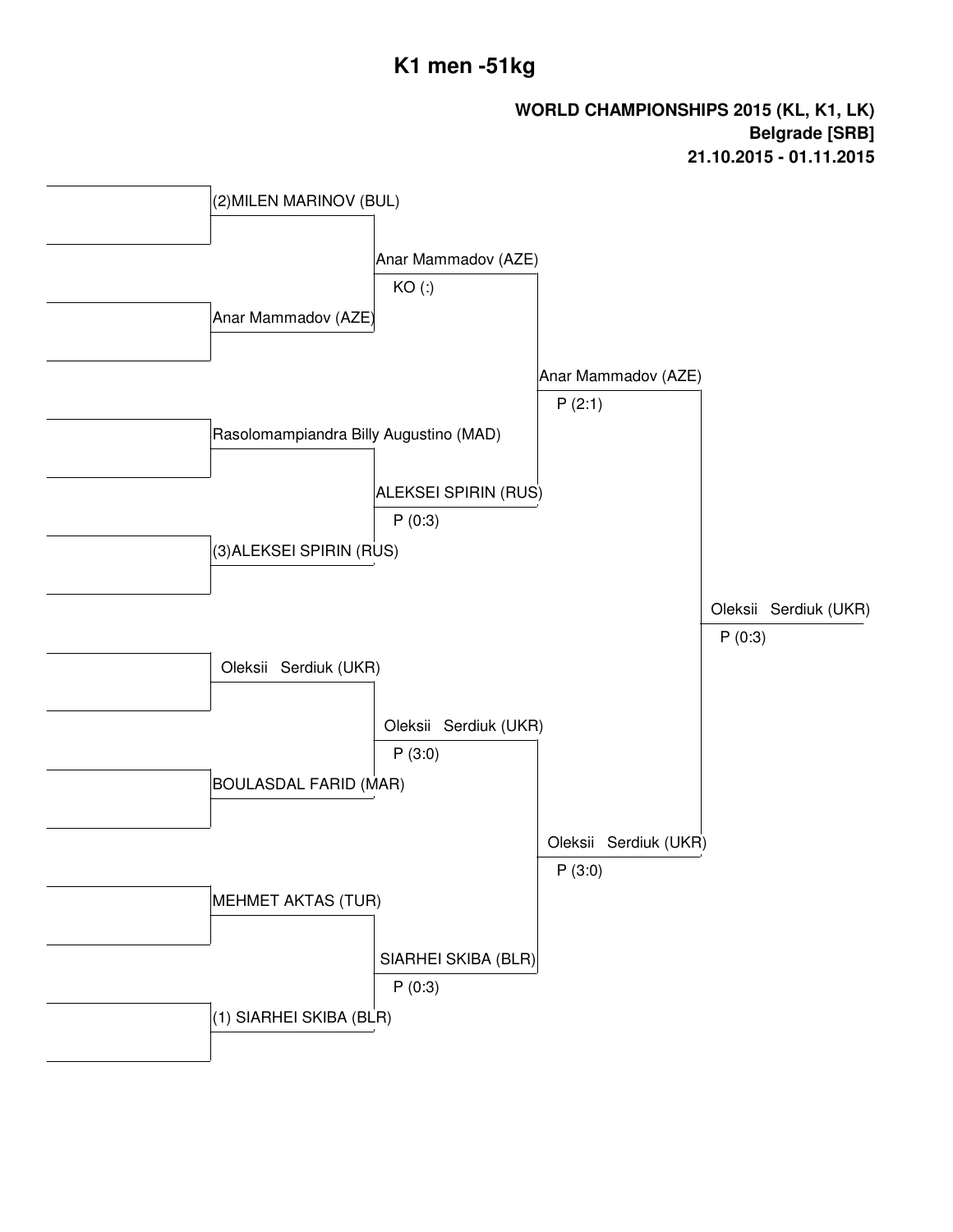# **K1 men -54kg**

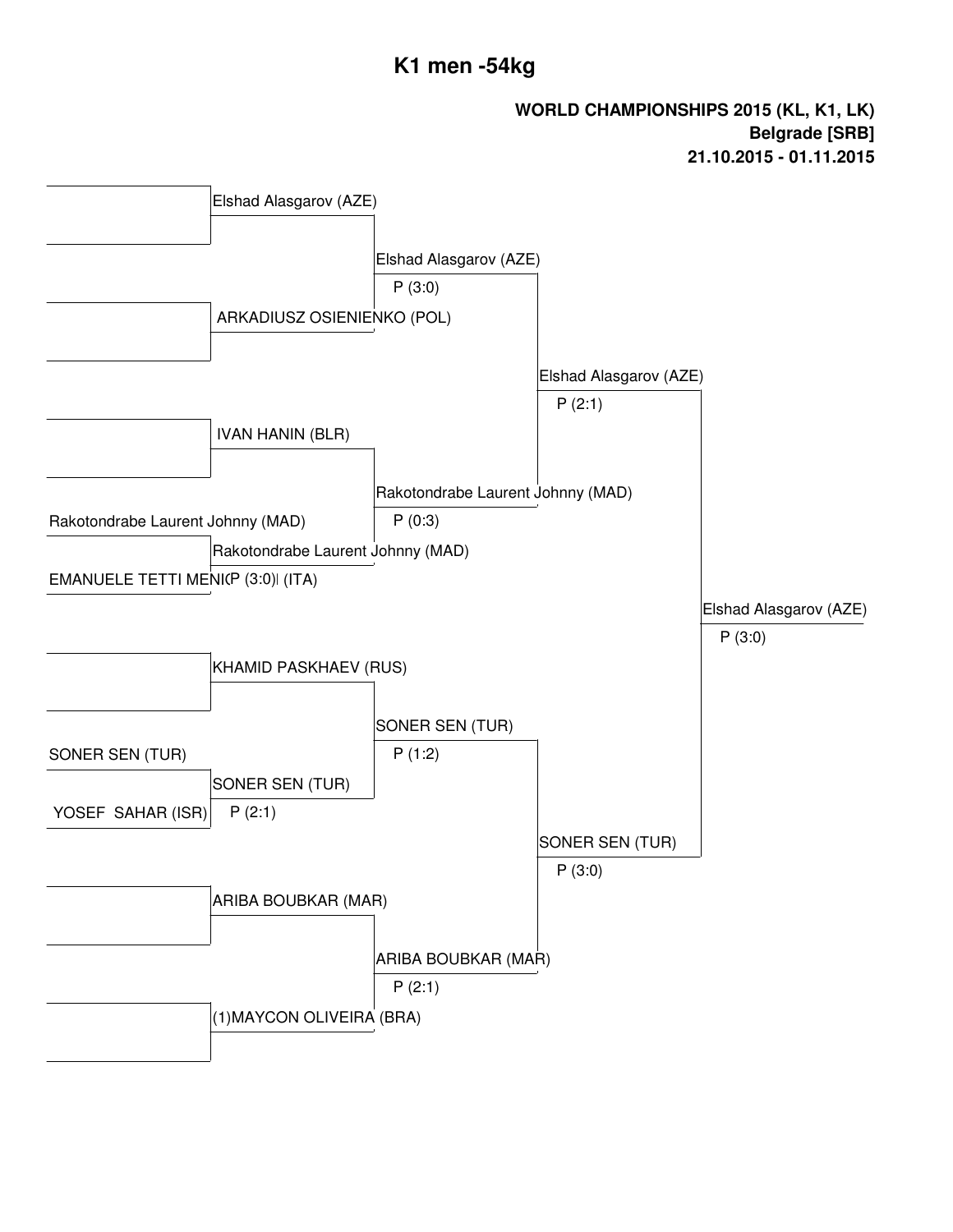# **K1 men -57kg**

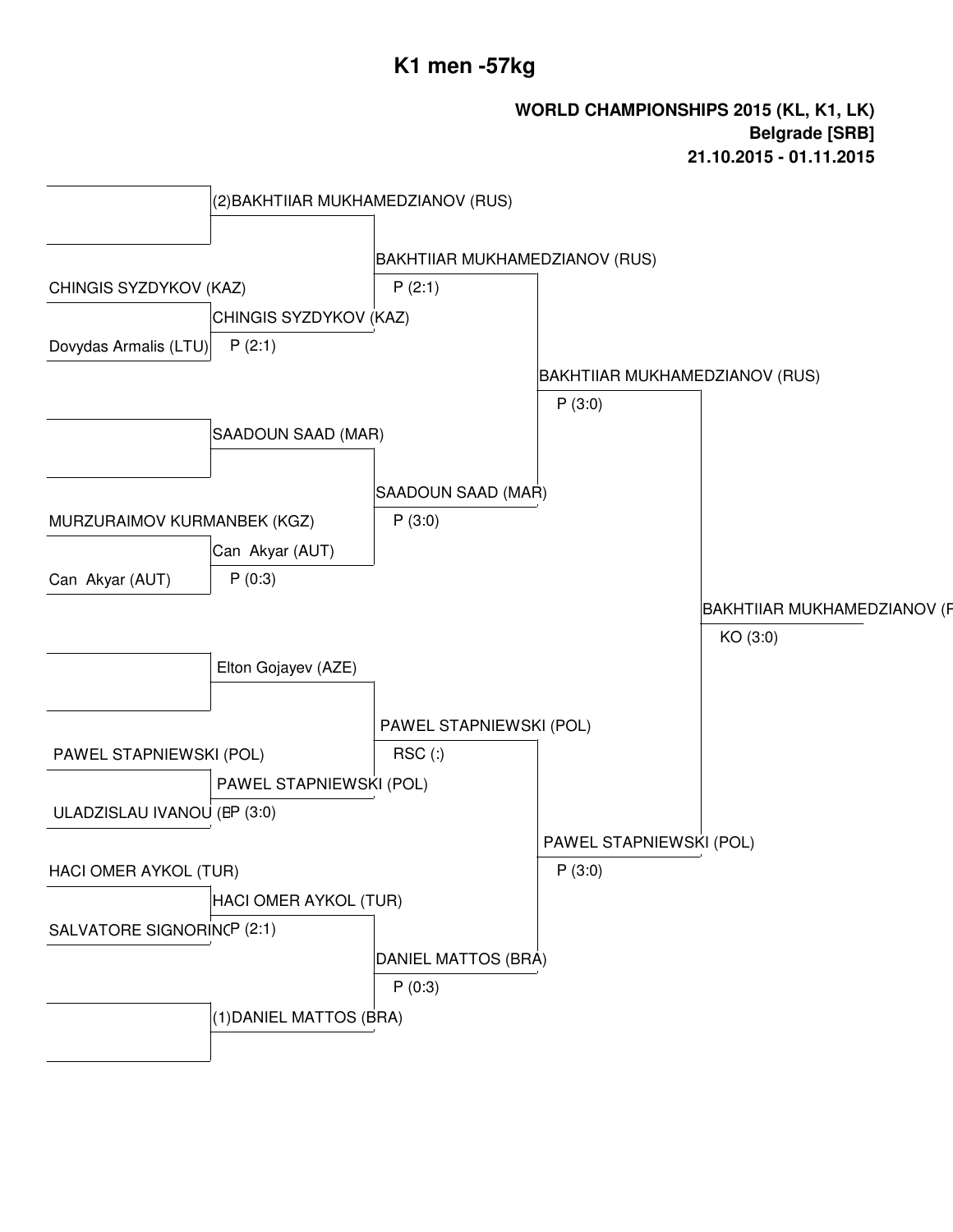# **K1 men -60kg**

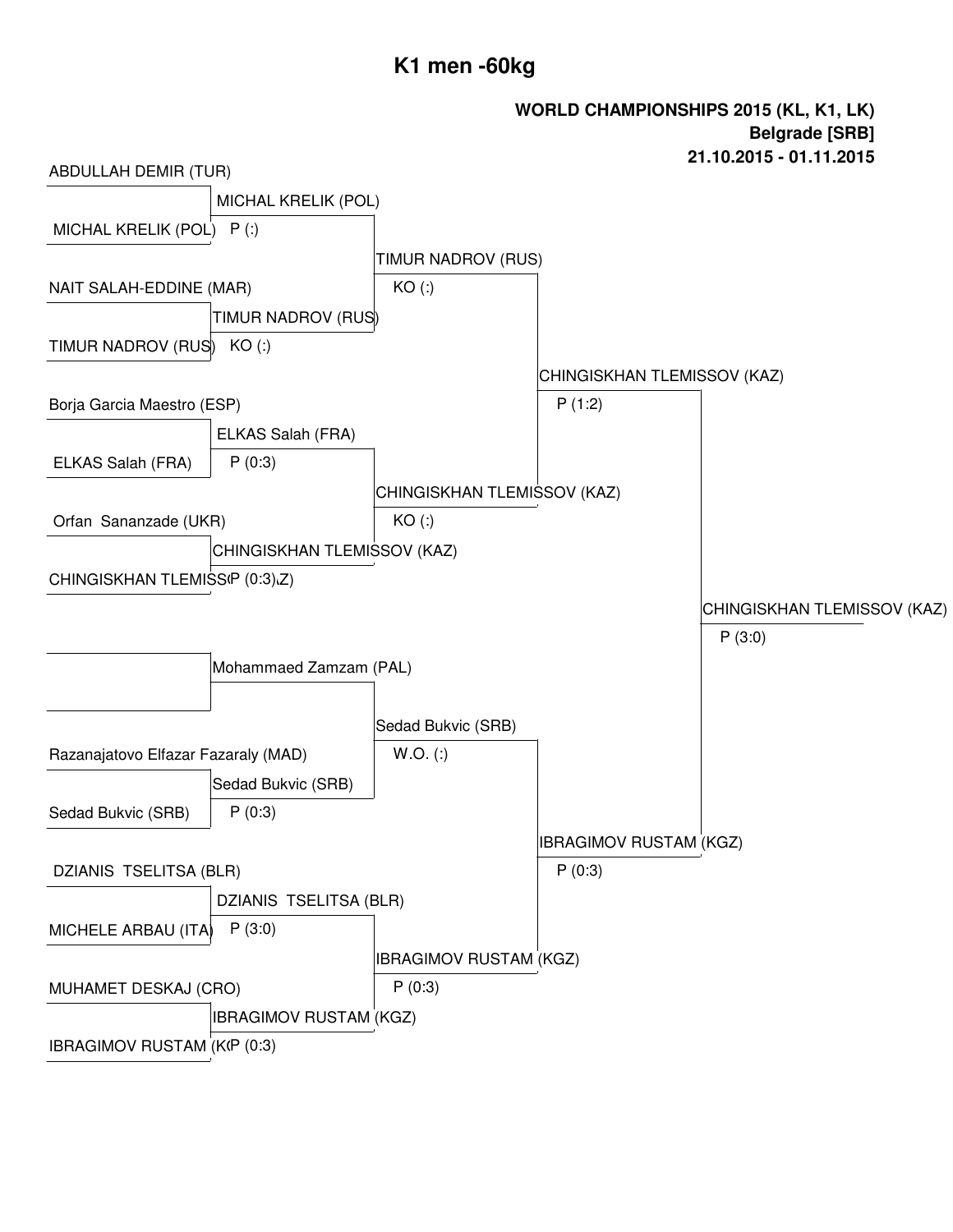

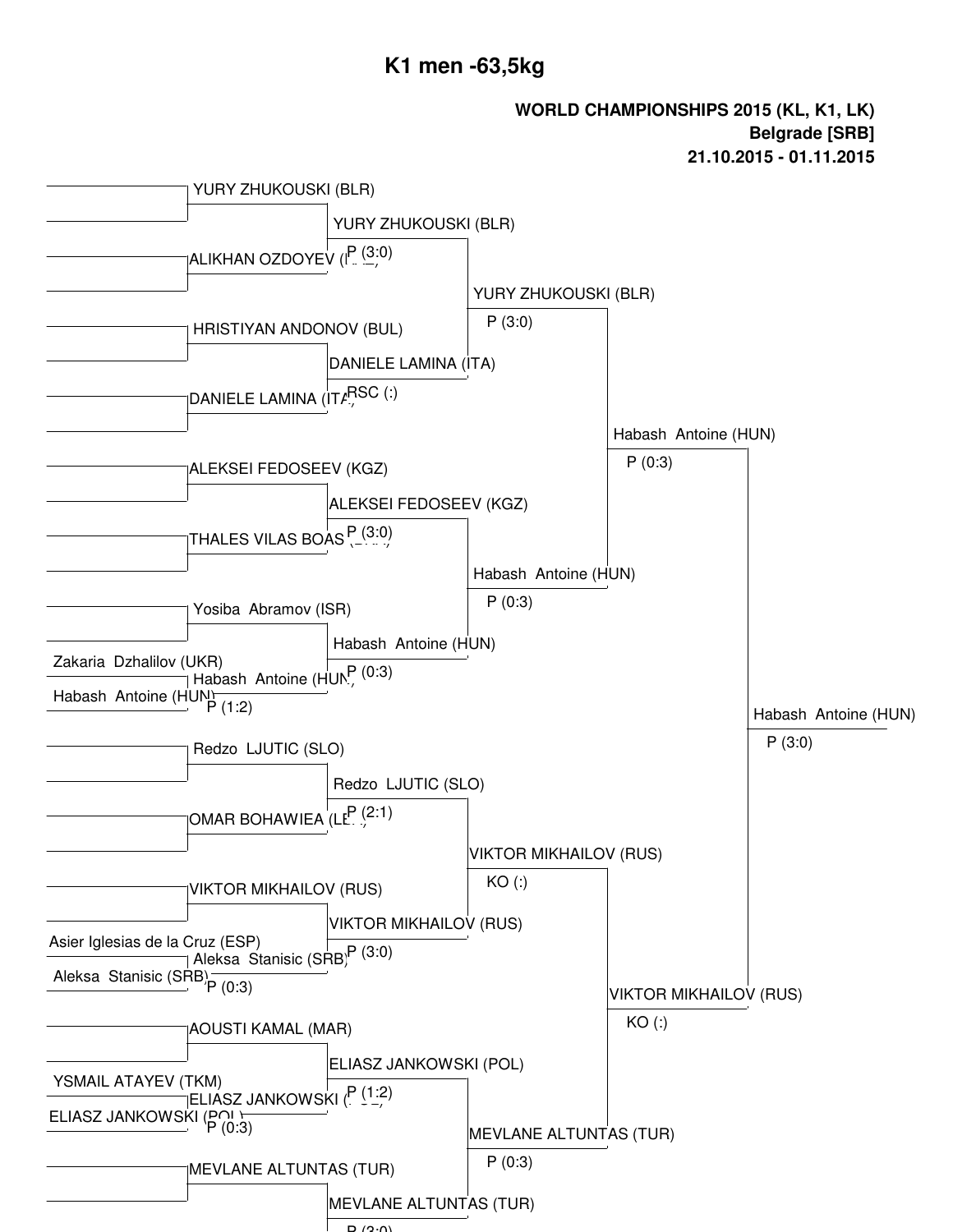## **K1 men -67kg**

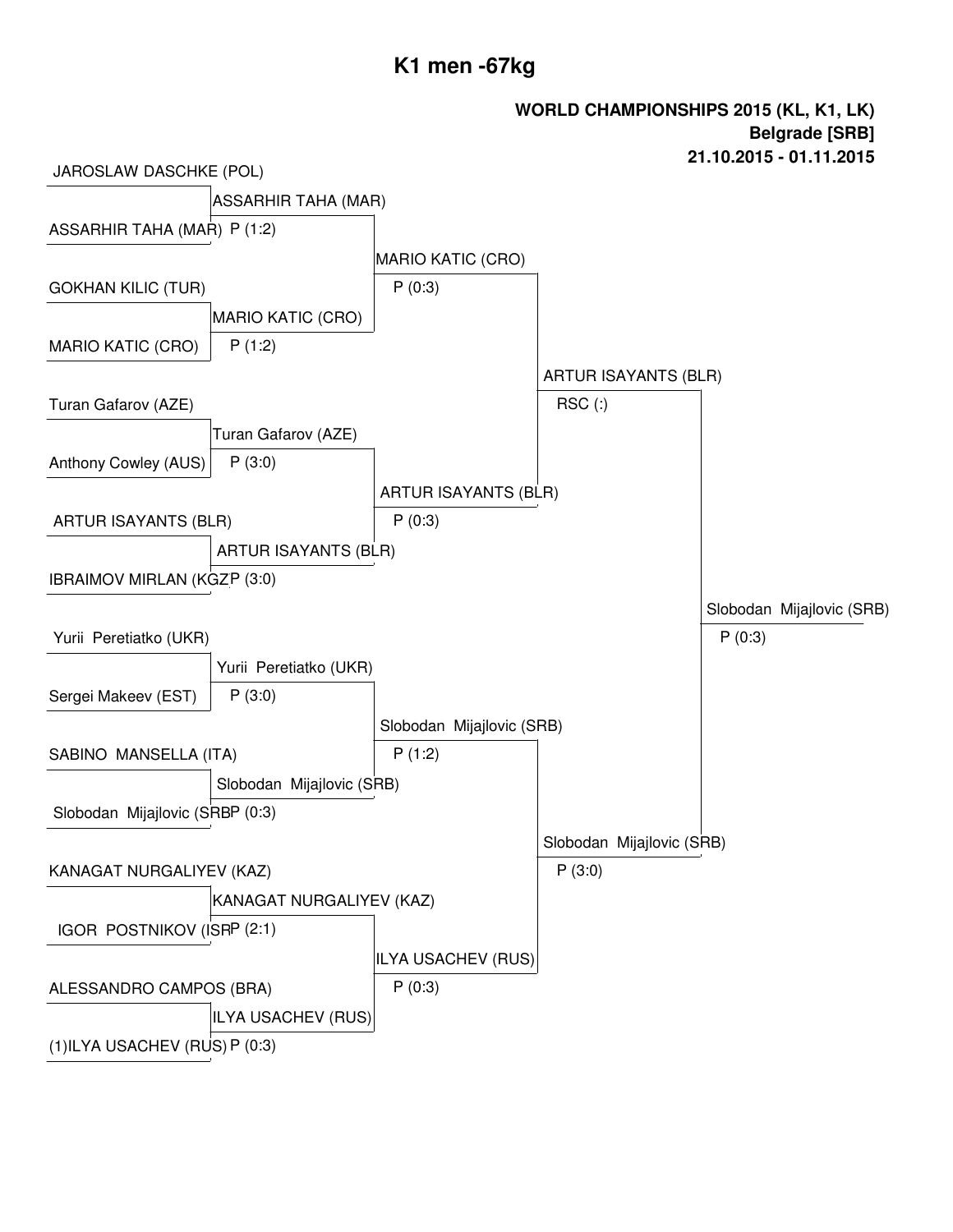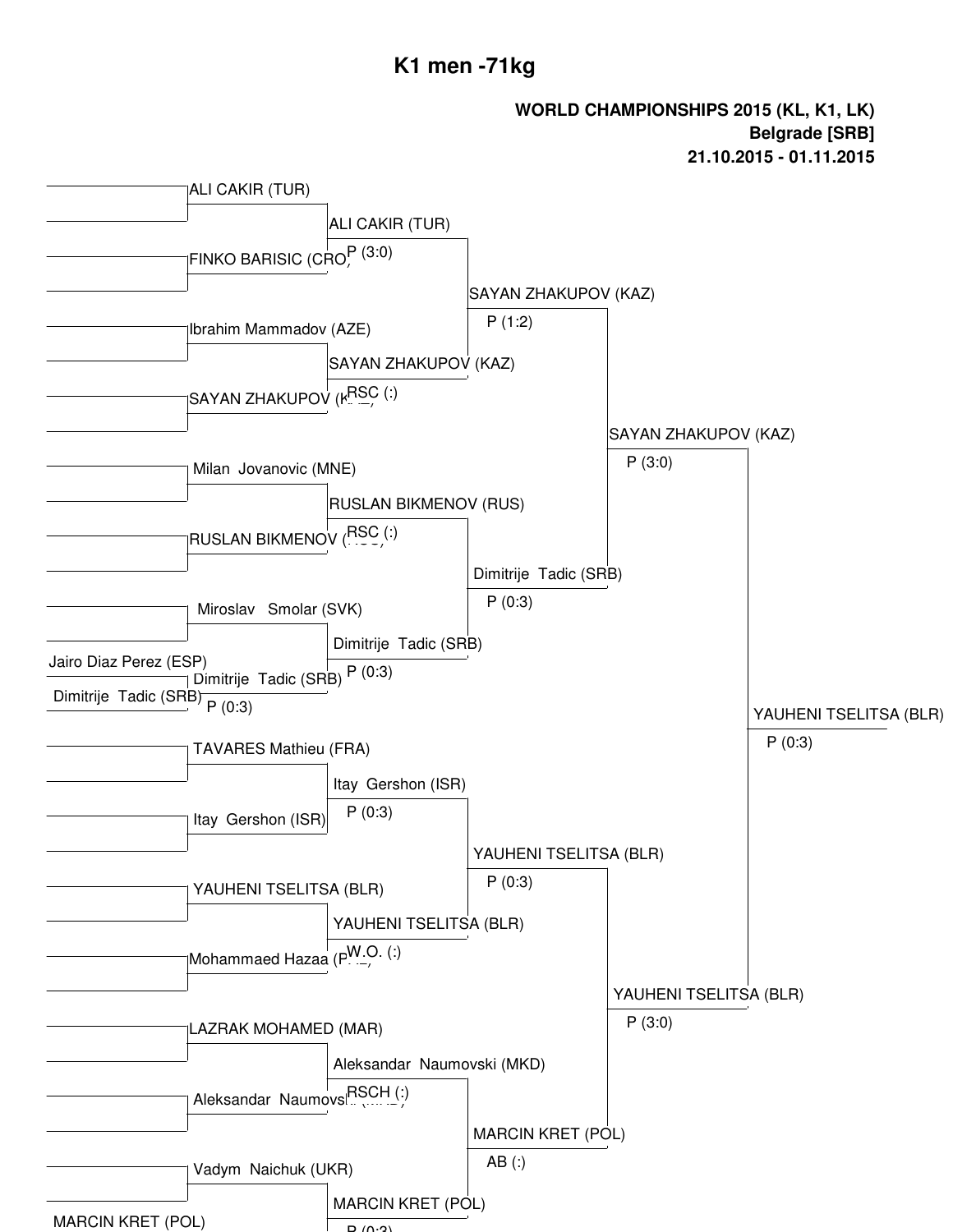### **K1 men -75kg**

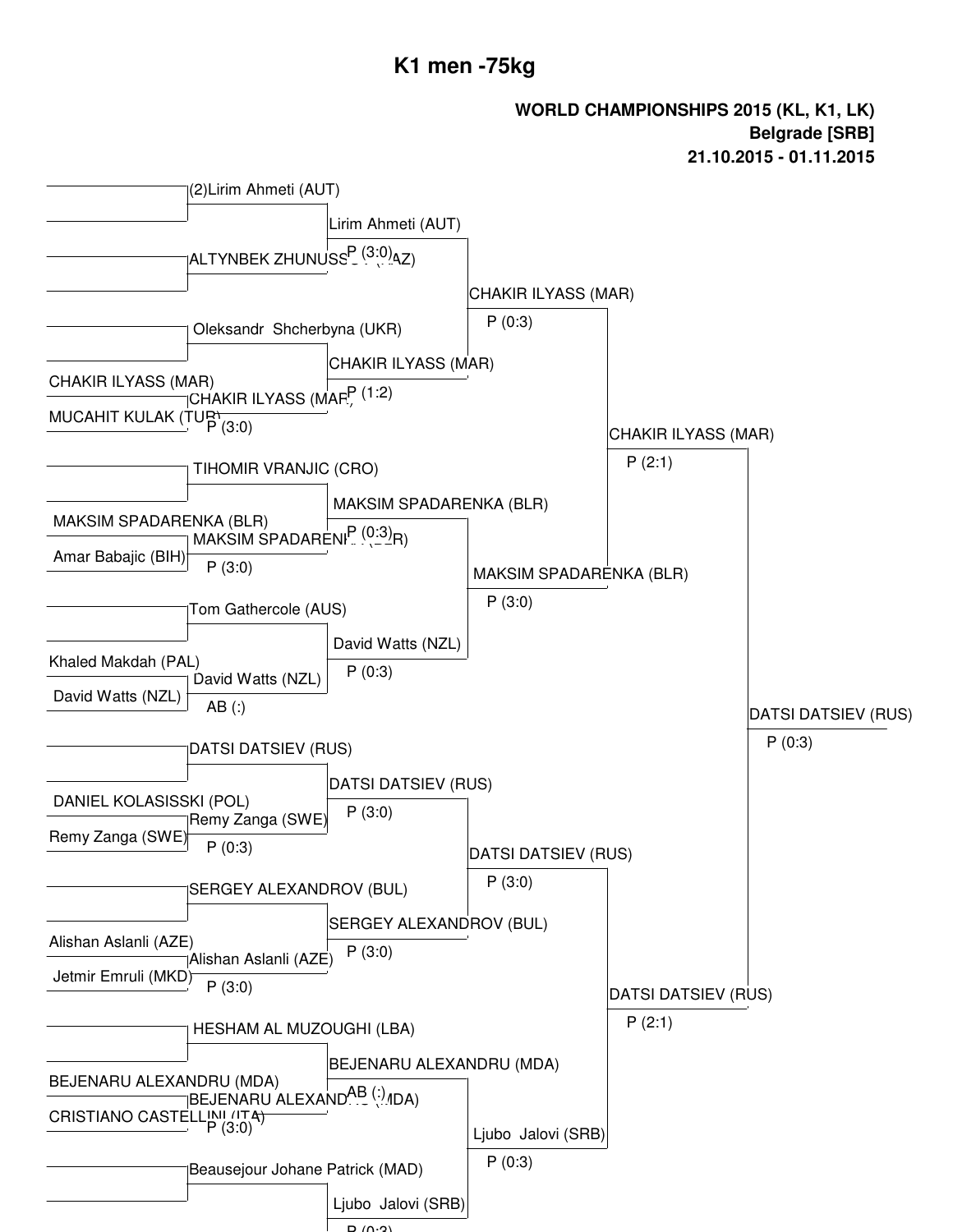# **K1 men -81kg**

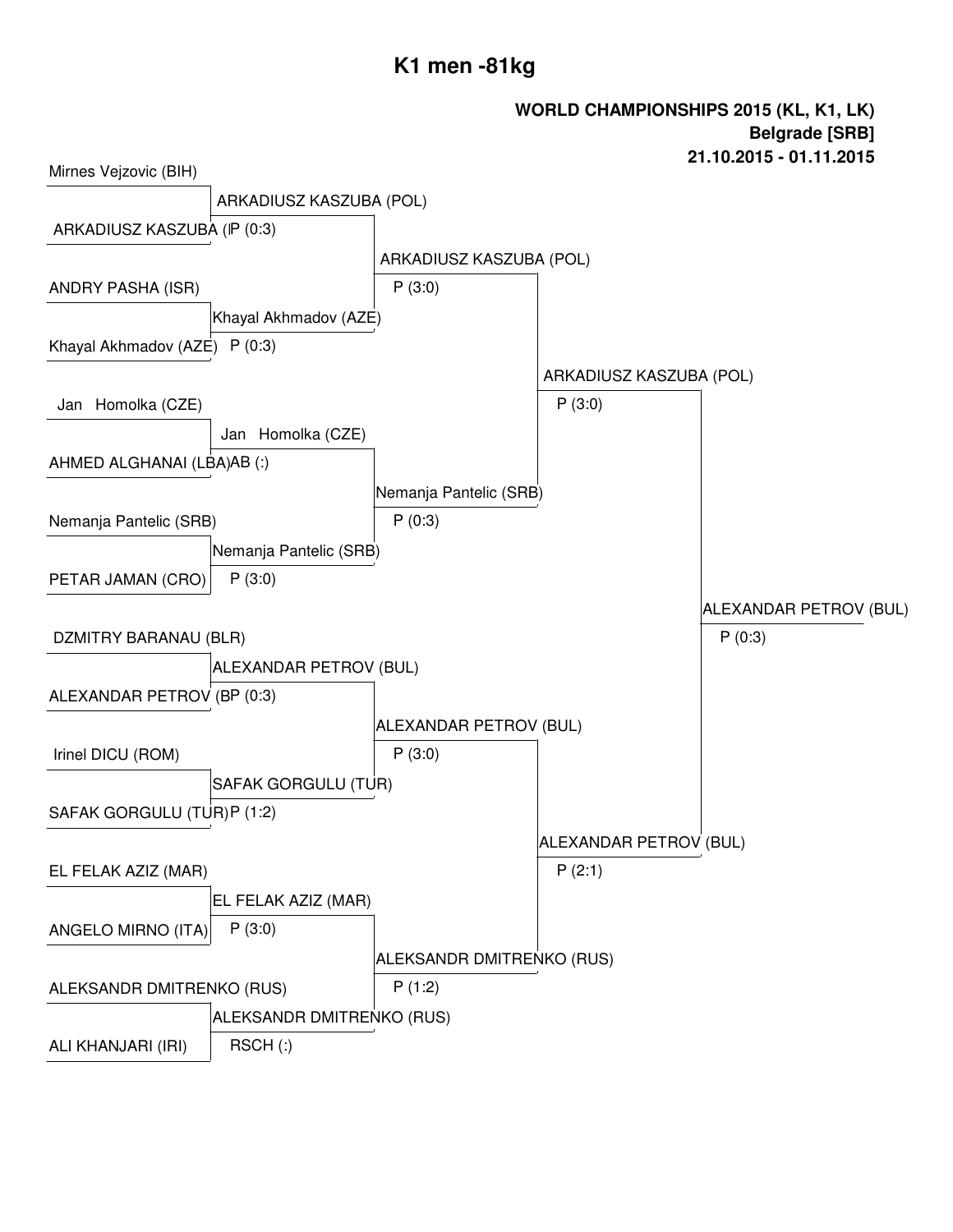# **K1 men -86kg**

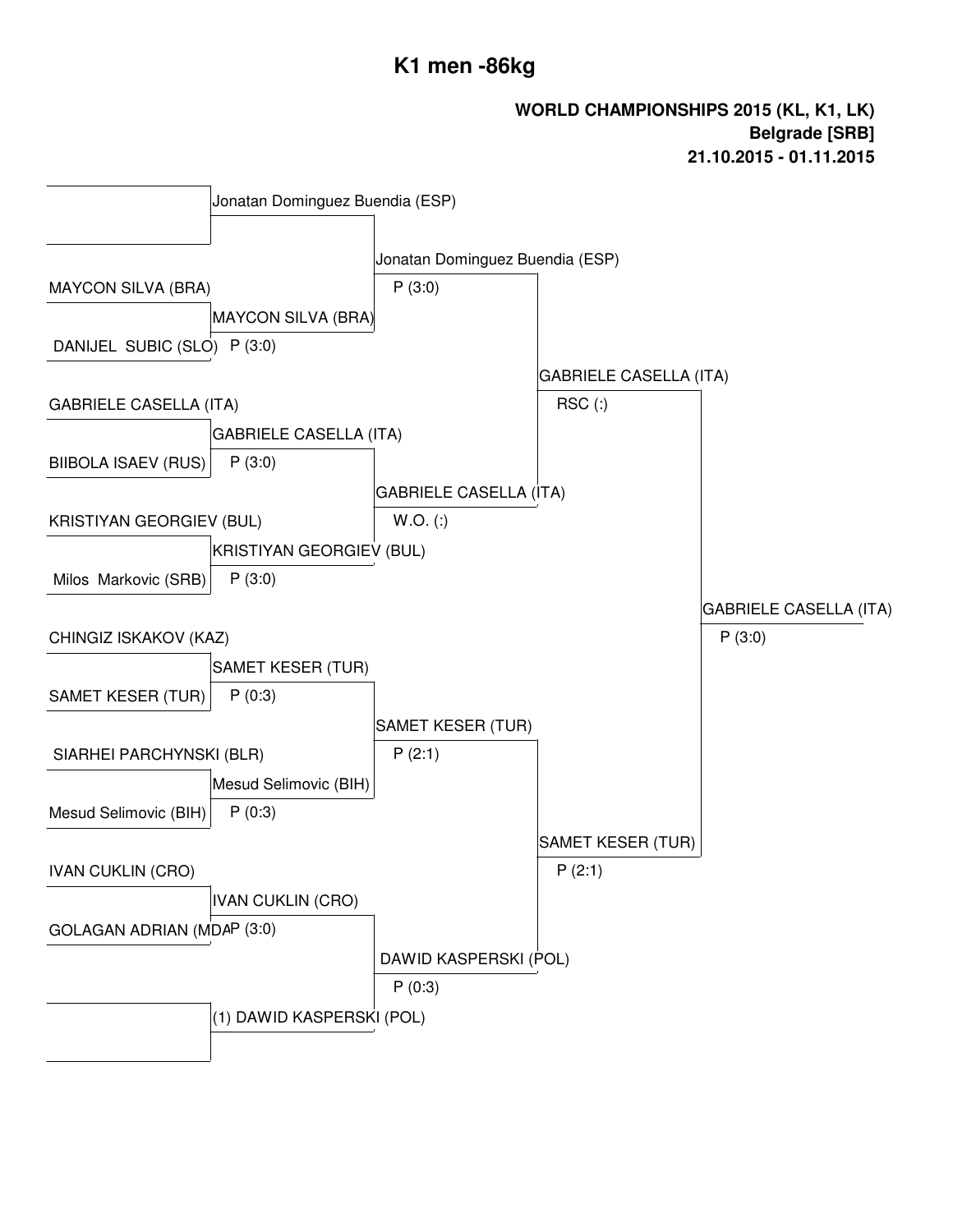# **K1 men -91kg**

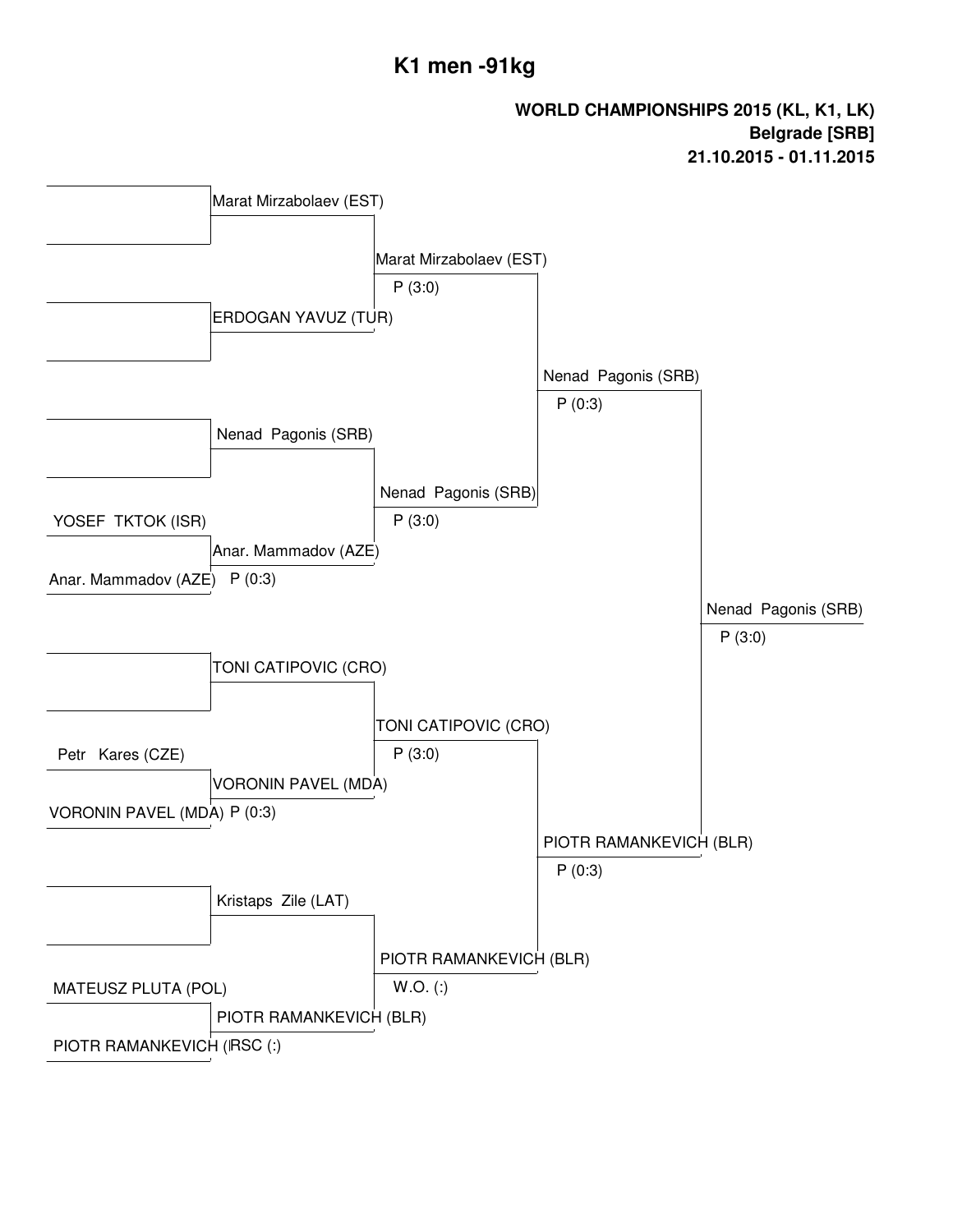# **K1 men +91kg**

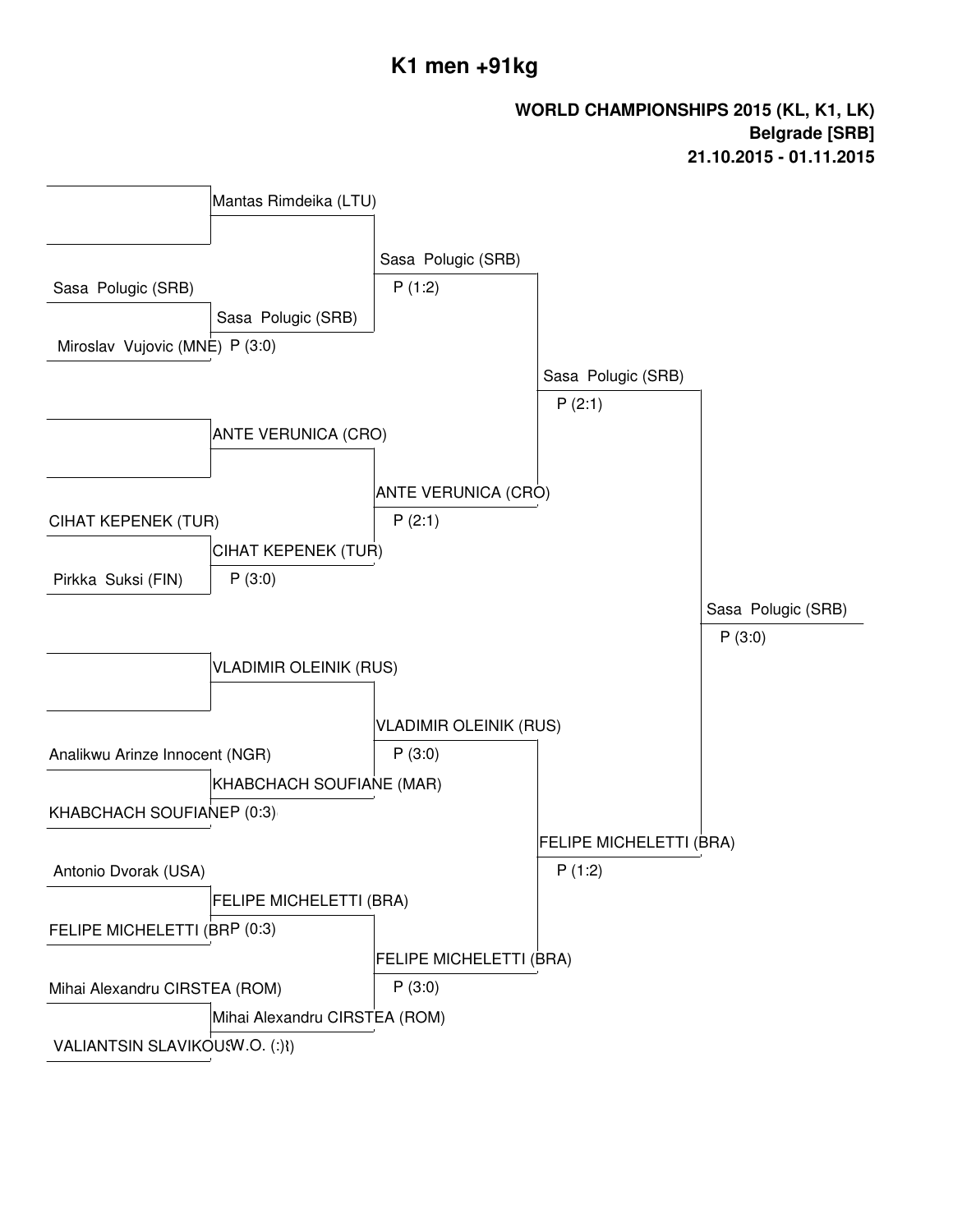# **K1 women -48kg**

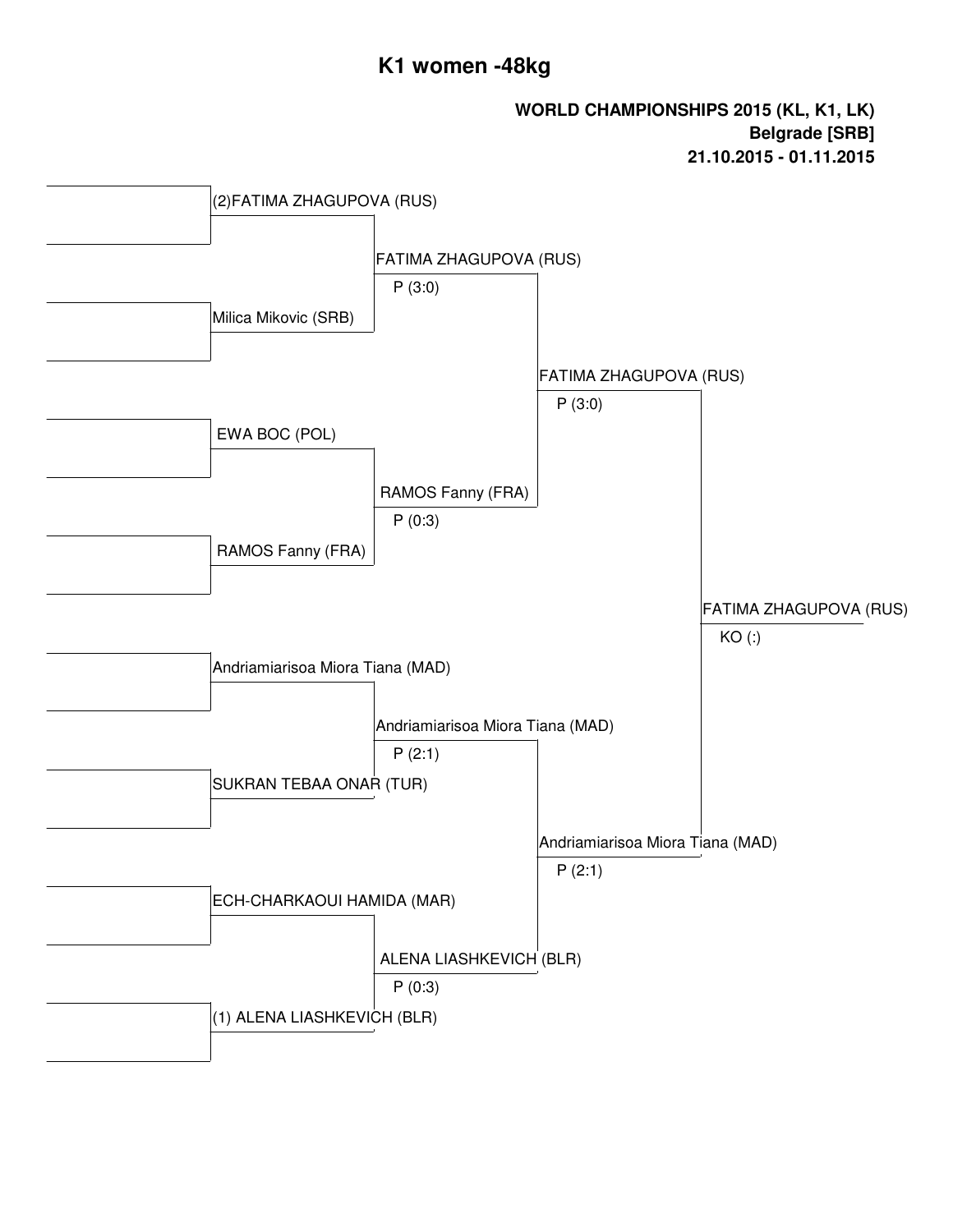## **K1 women -52kg**

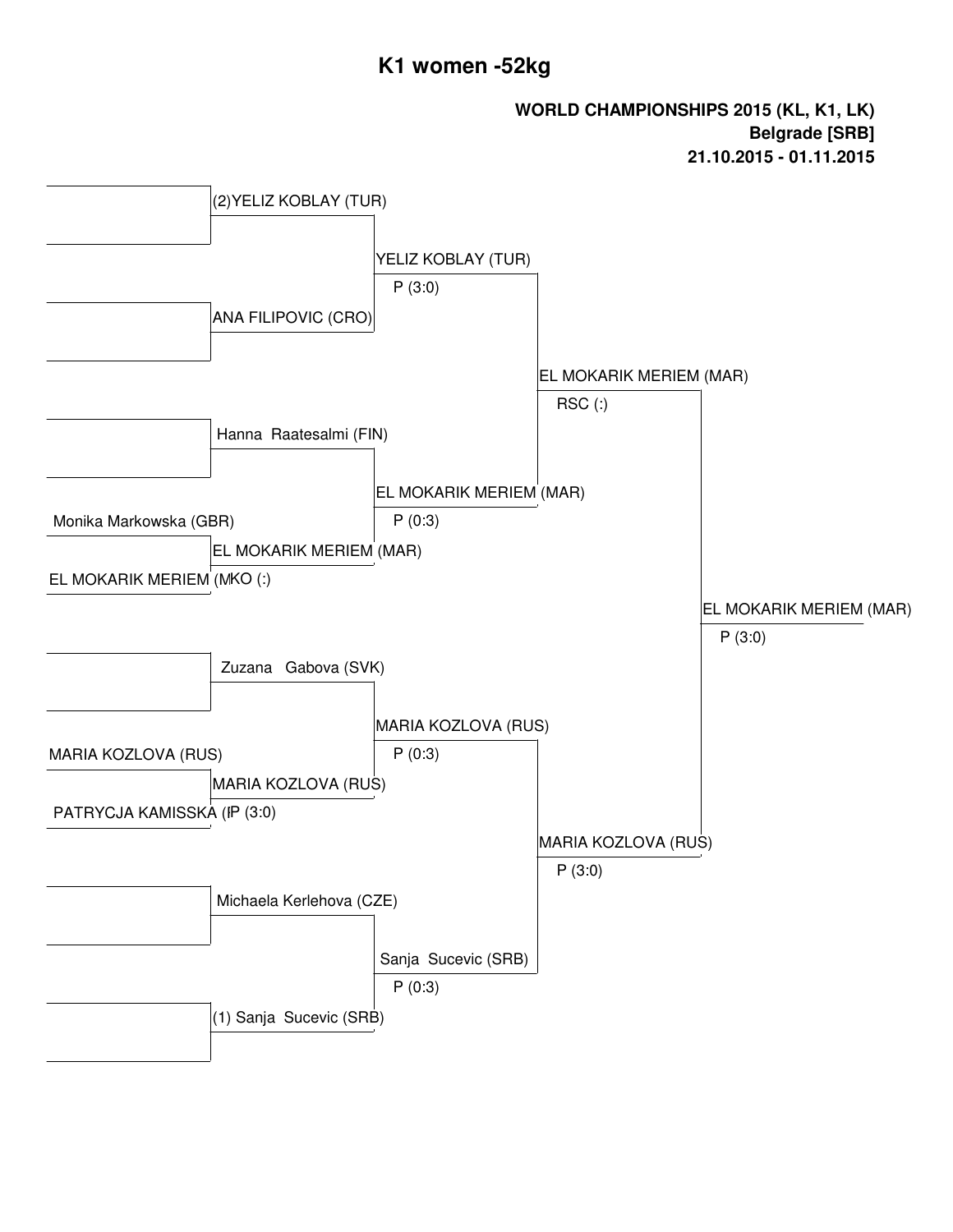# **K1 women -56kg**

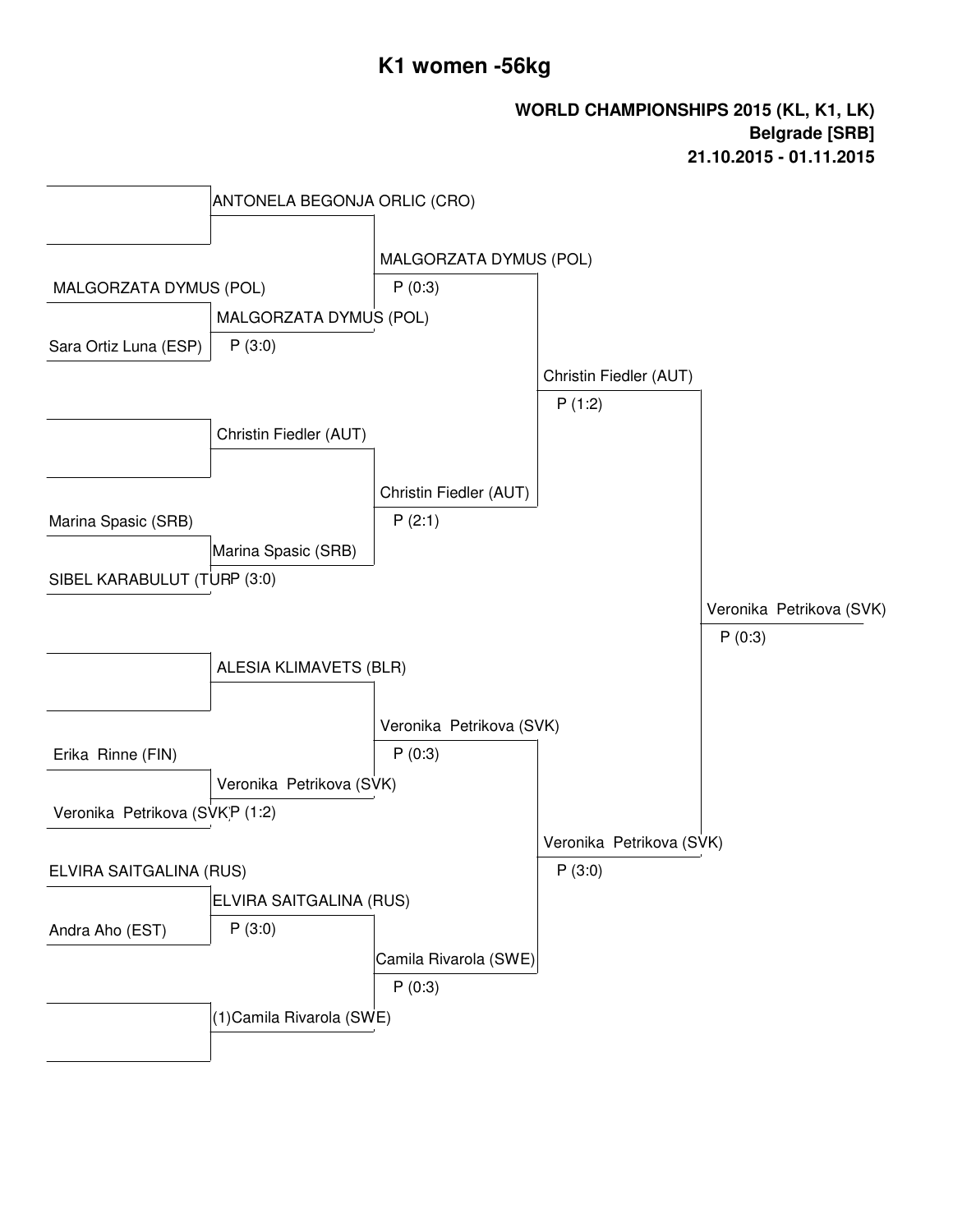## **K1 women -60kg**

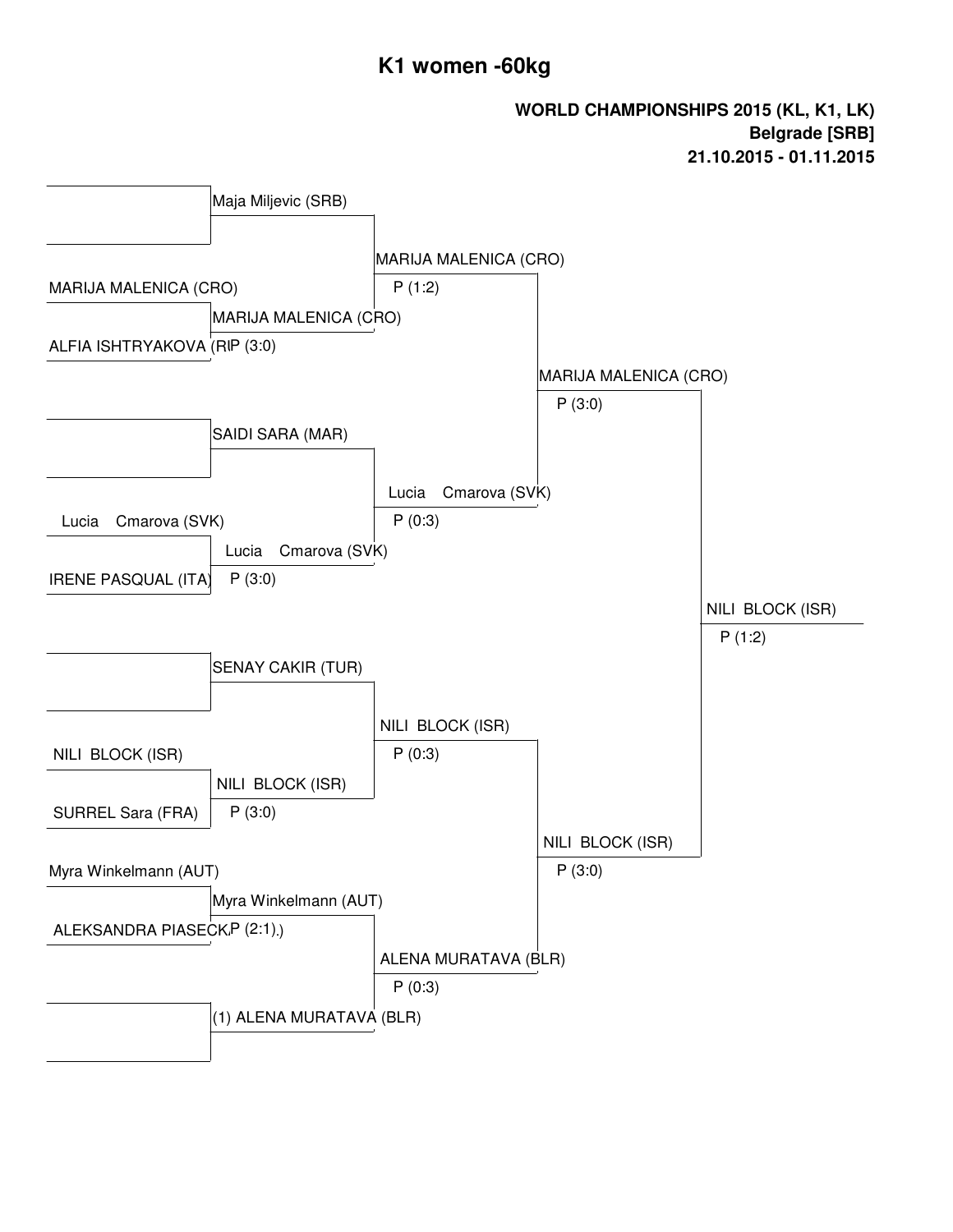# **K1 women -65kg**

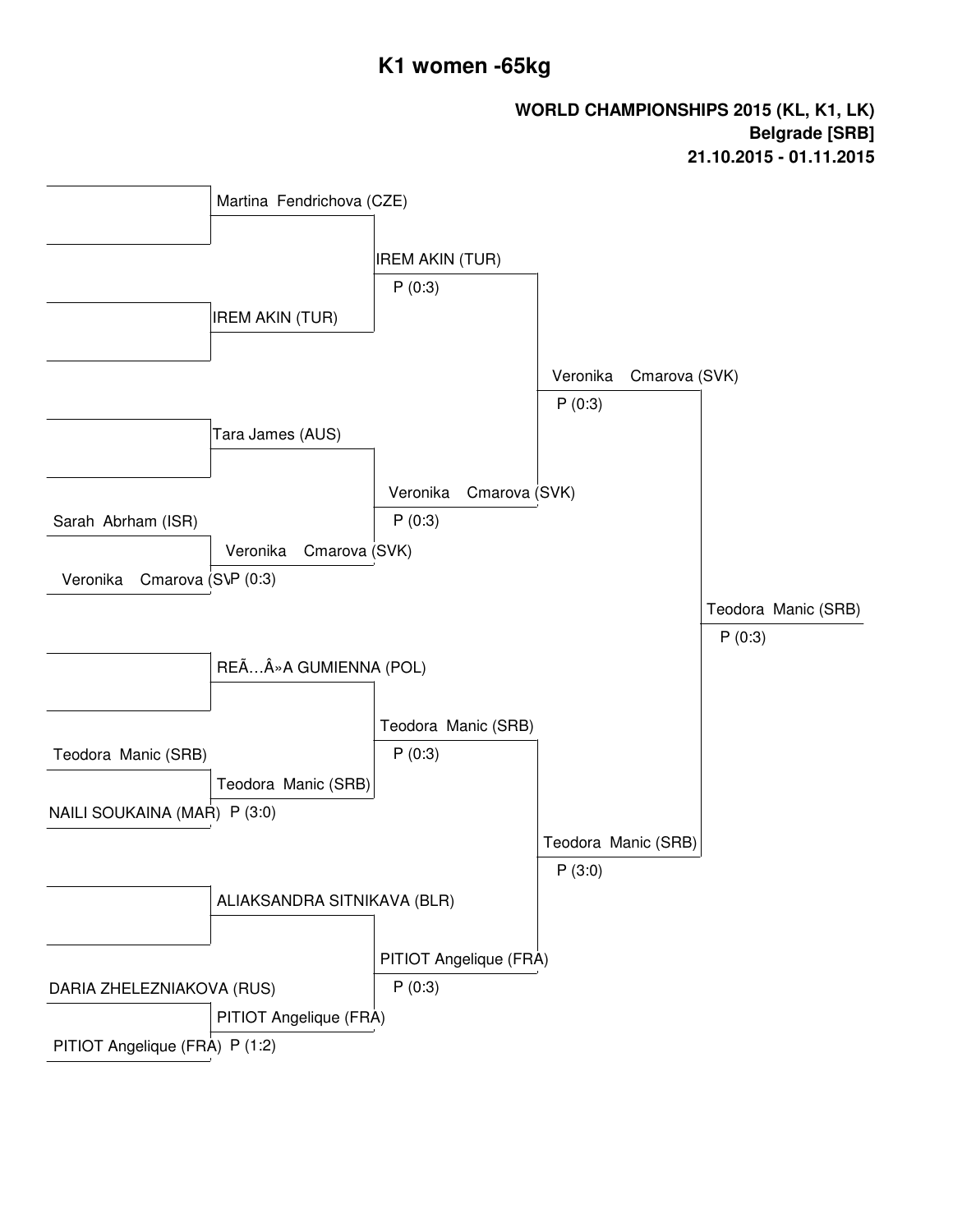# **K1 women -70kg**

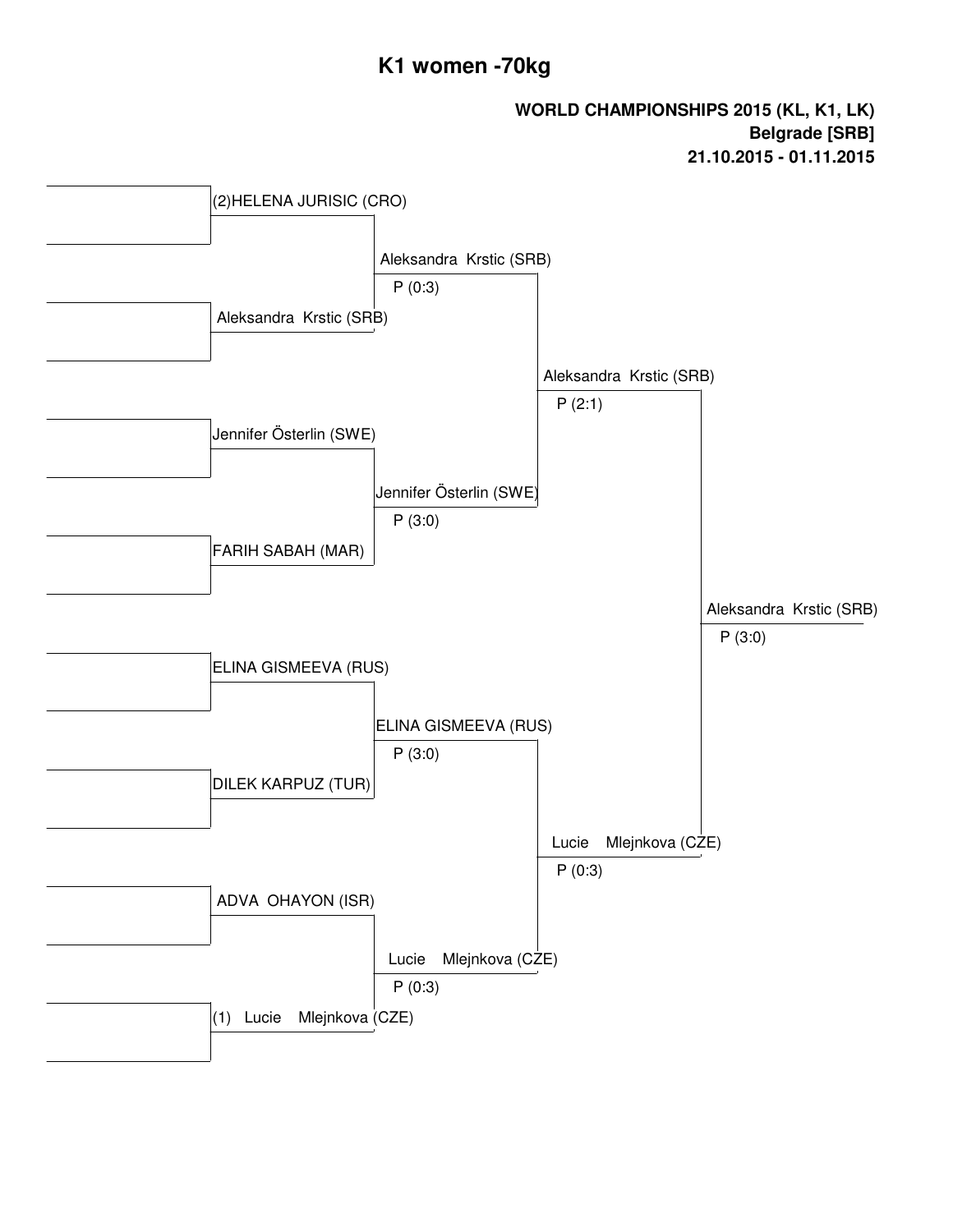# **K1 women +70kg**

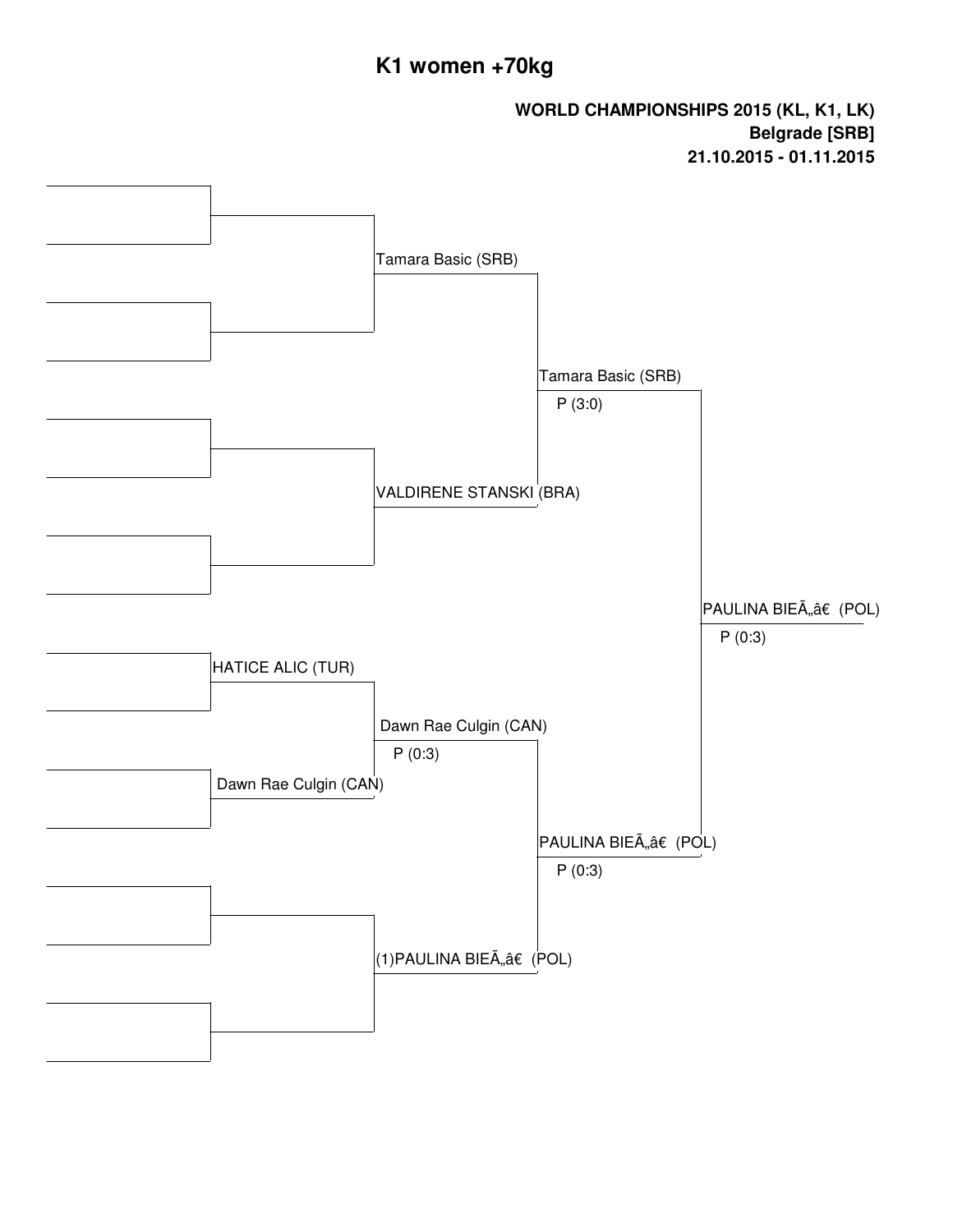# **LK men -51kg**

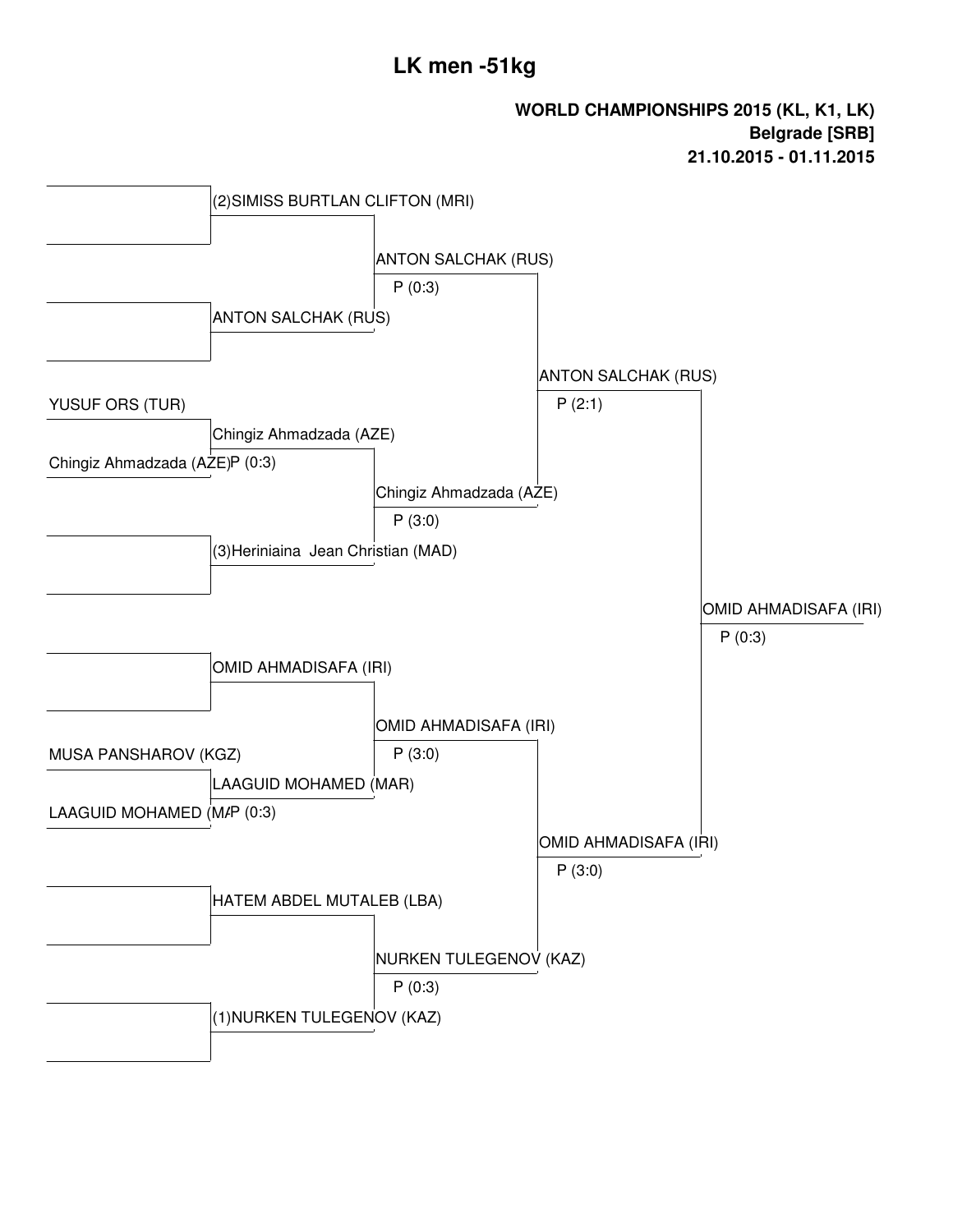# **LK men -54kg**

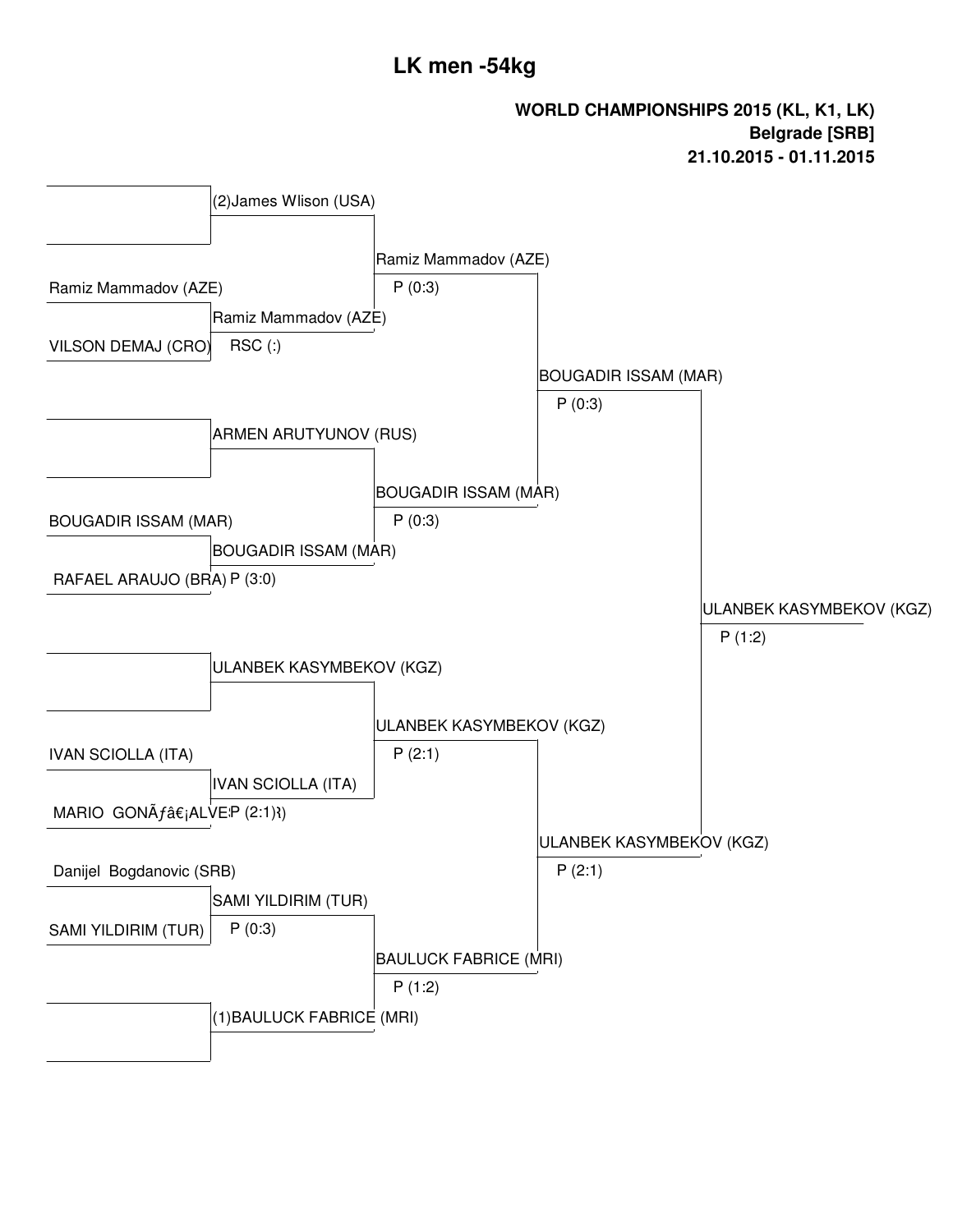## **LK men -57kg**

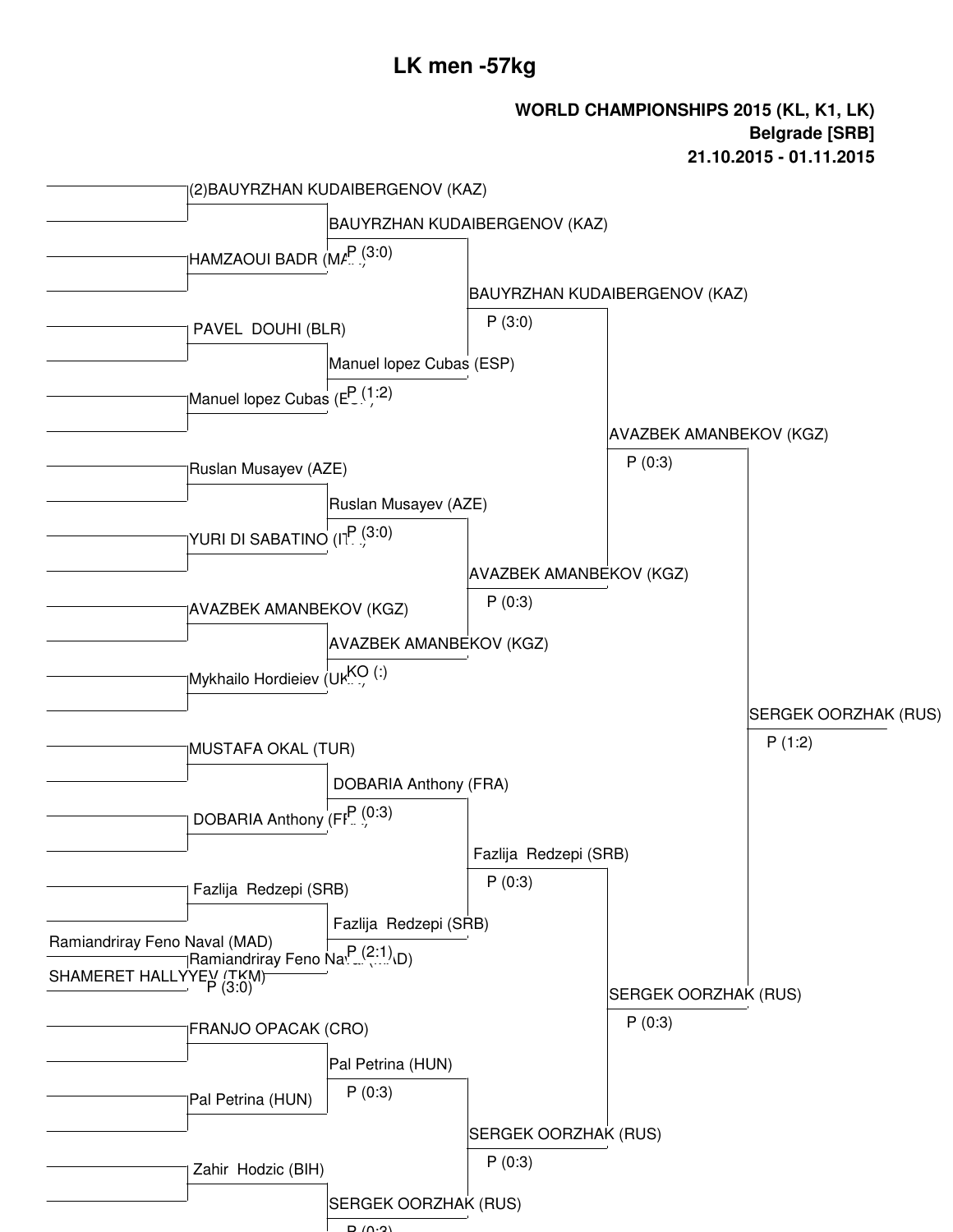# **LK men -60kg**

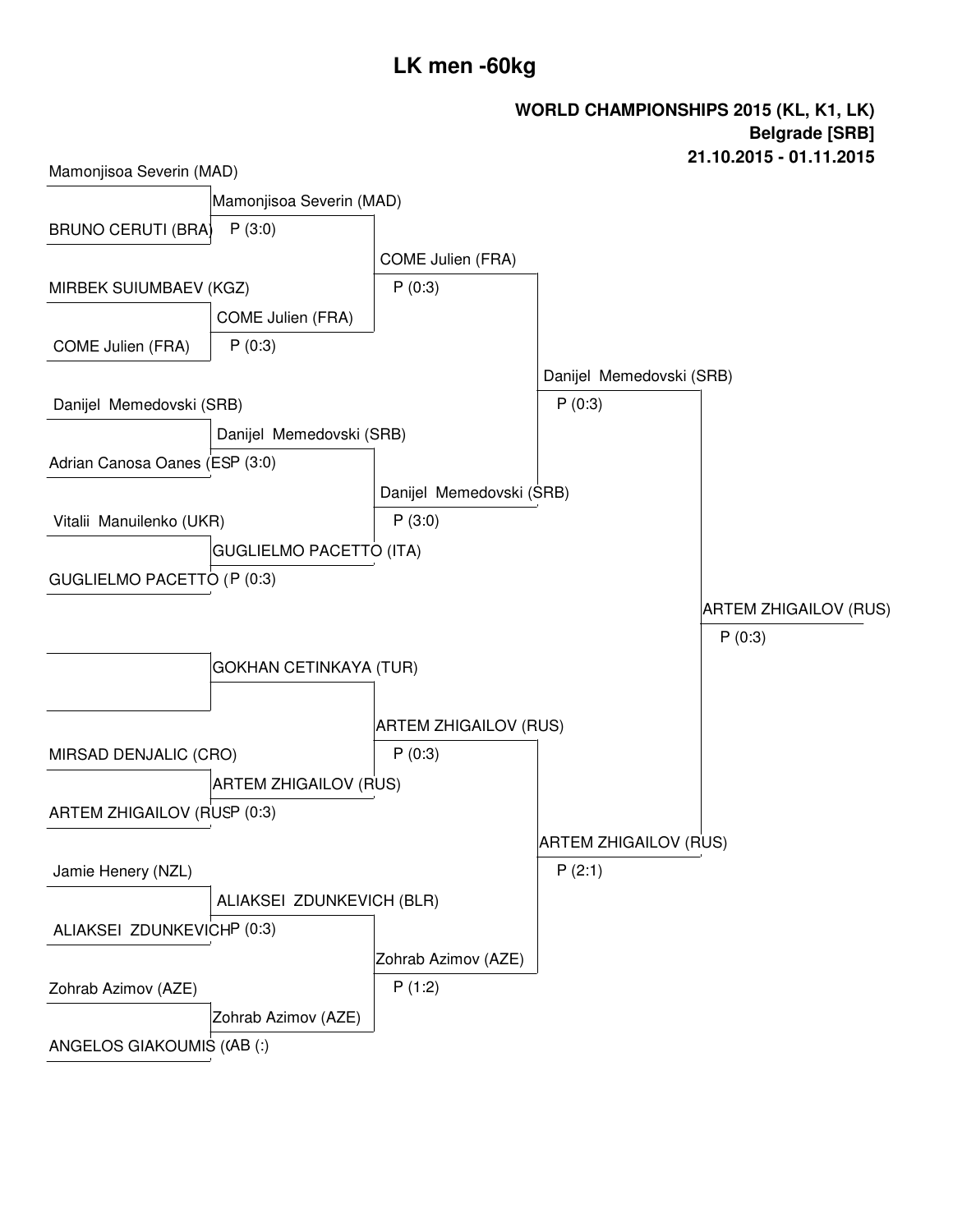### **LK men -63,5kg**



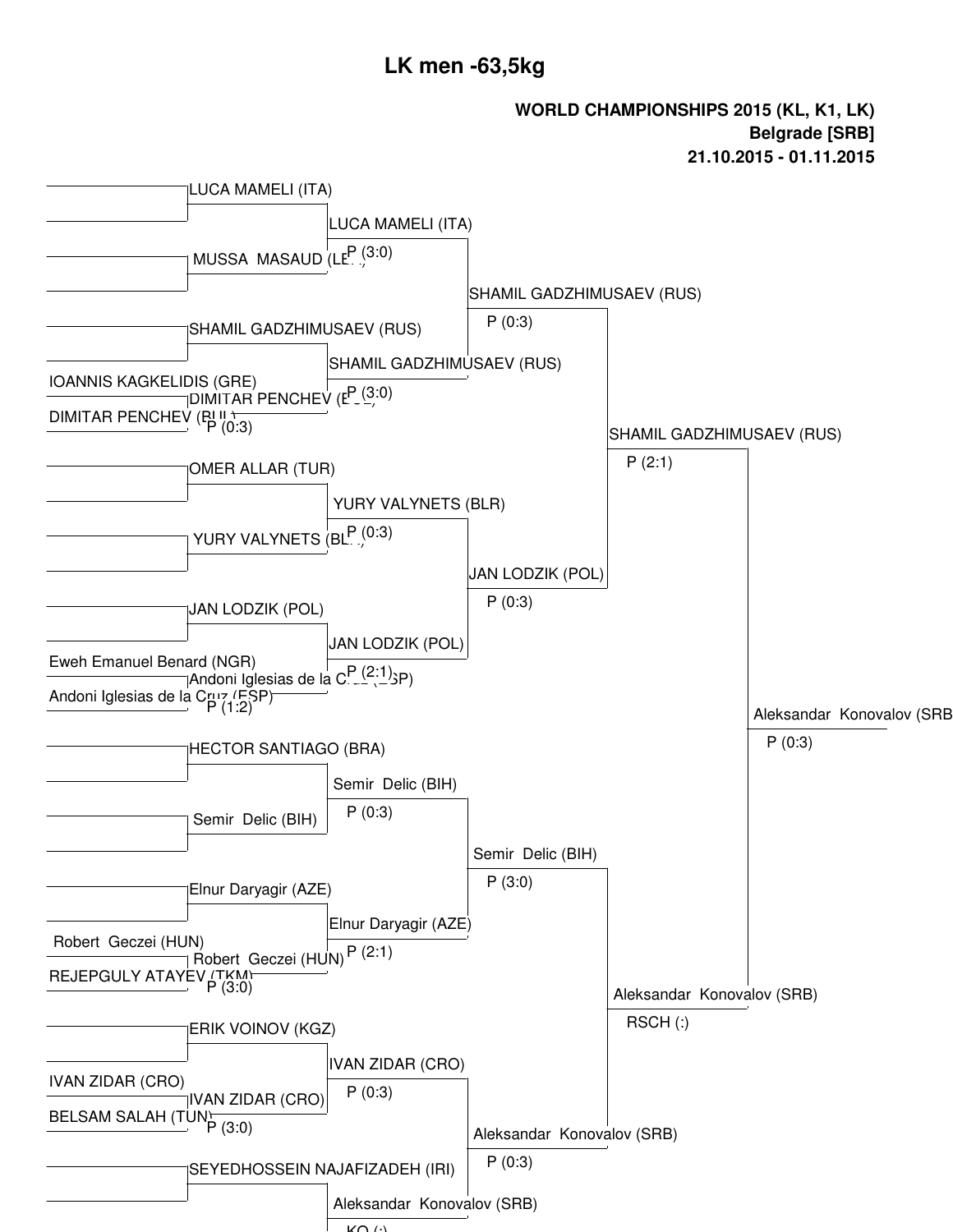### **LK men -67kg**

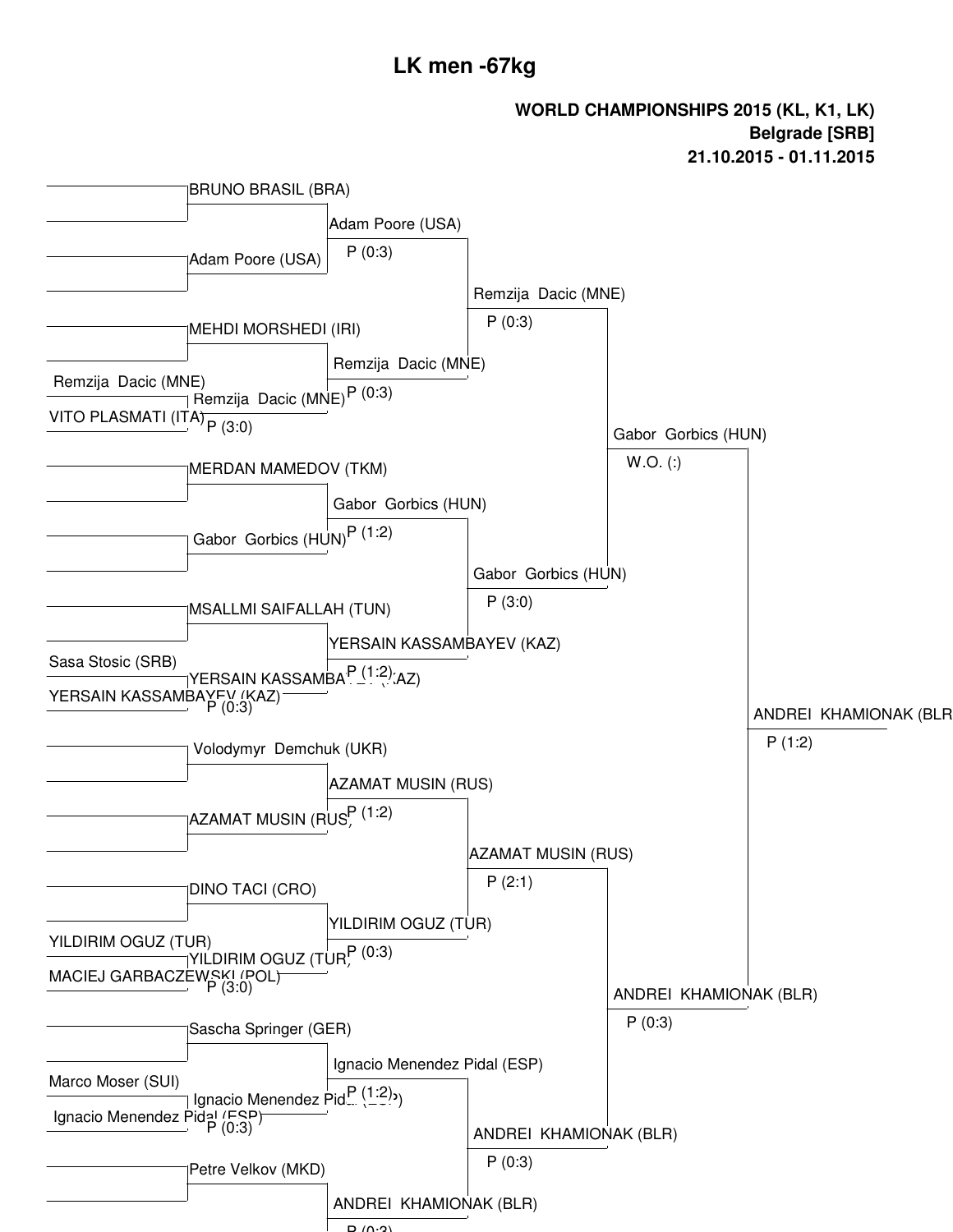### **LK men -71kg**

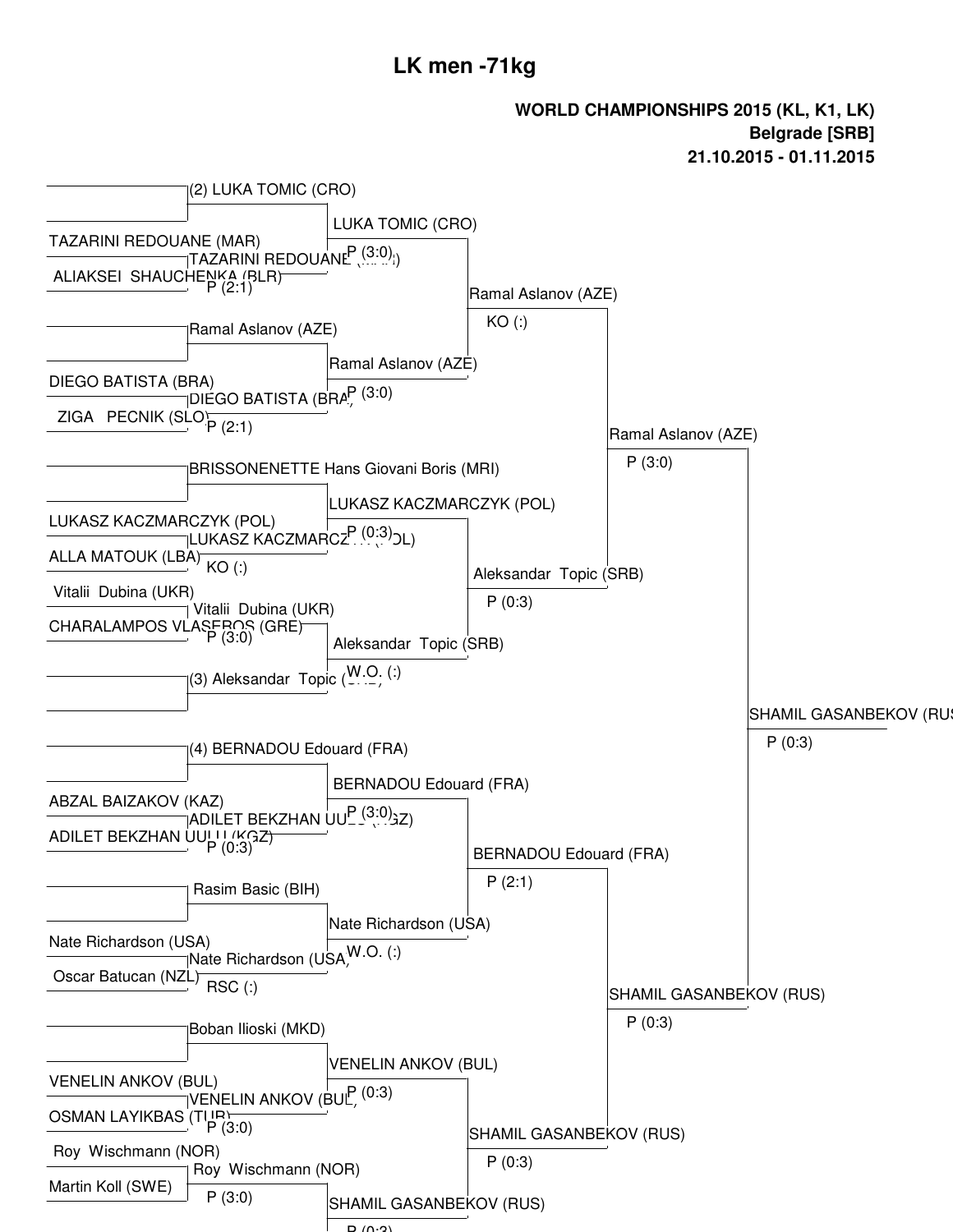### **LK men -75kg**

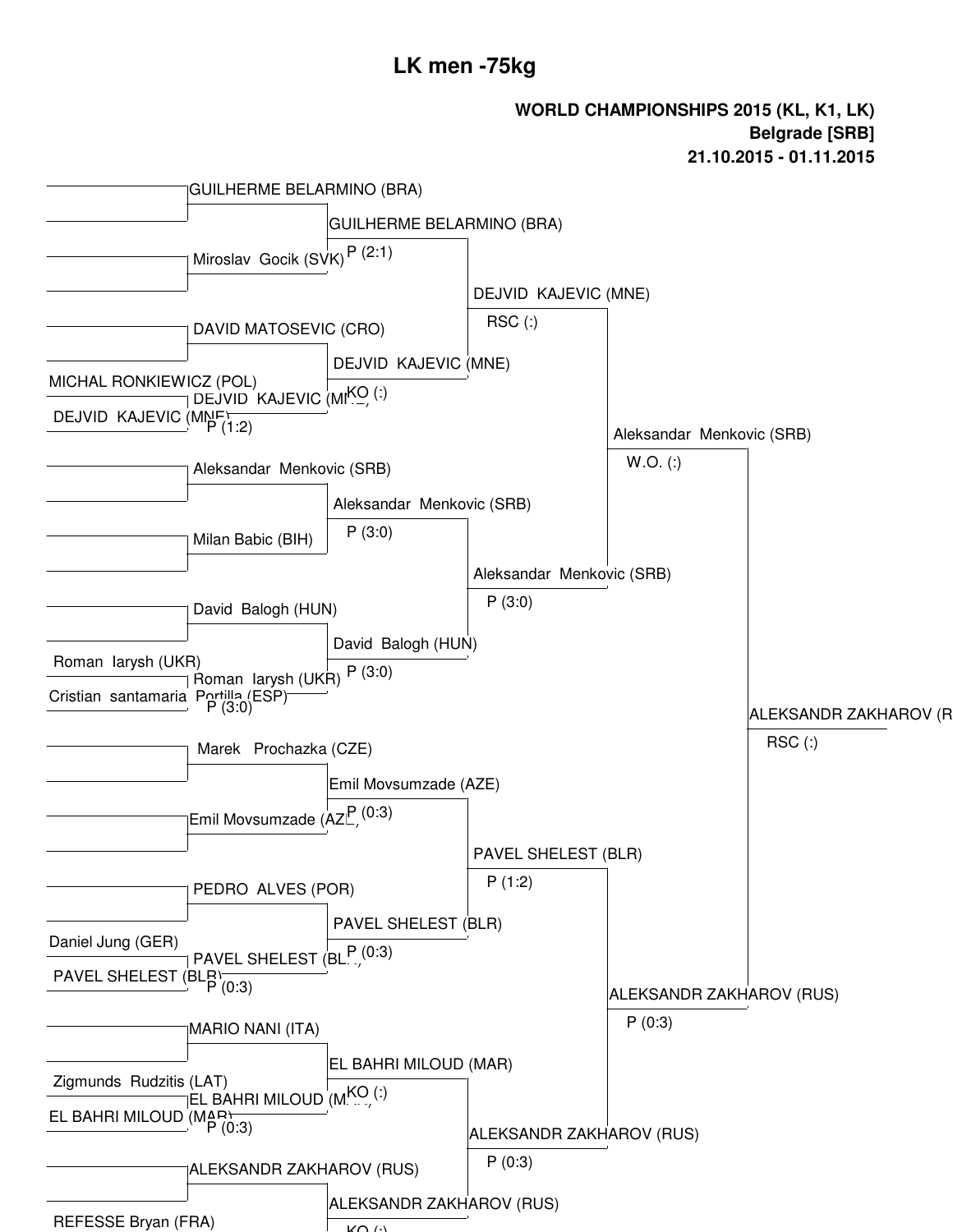# **LK men -81kg**

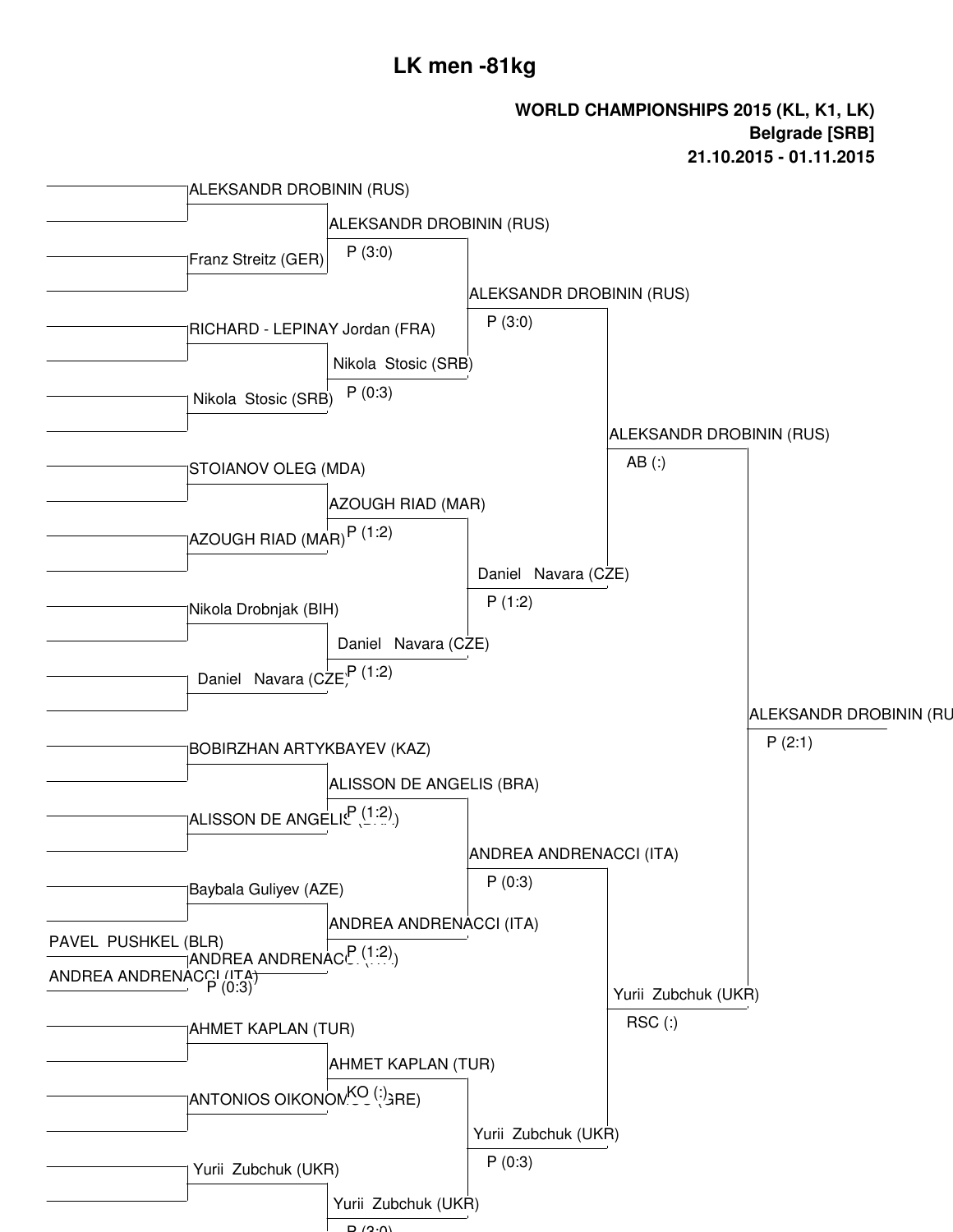# **LK men -86kg**

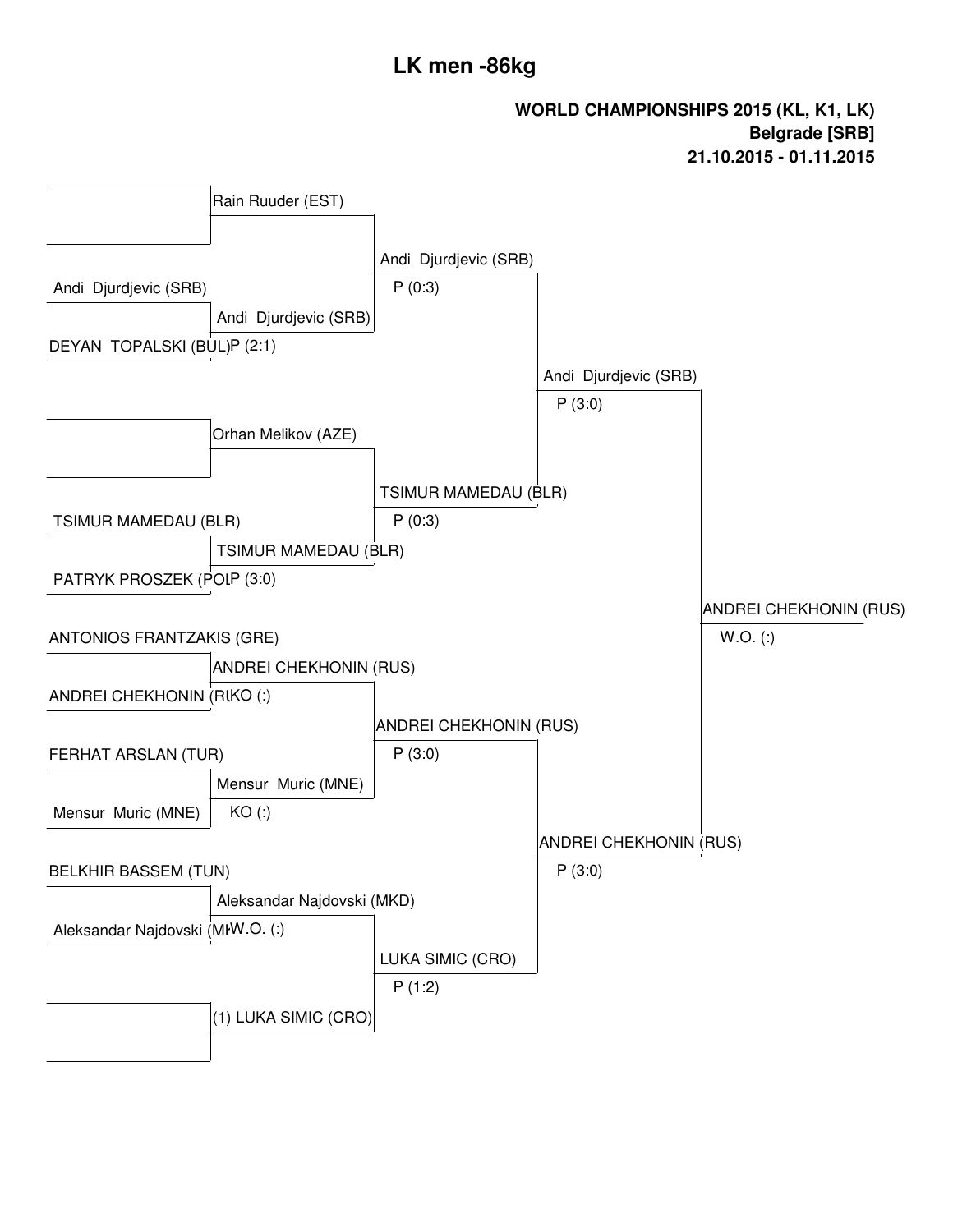# **LK men -91kg**

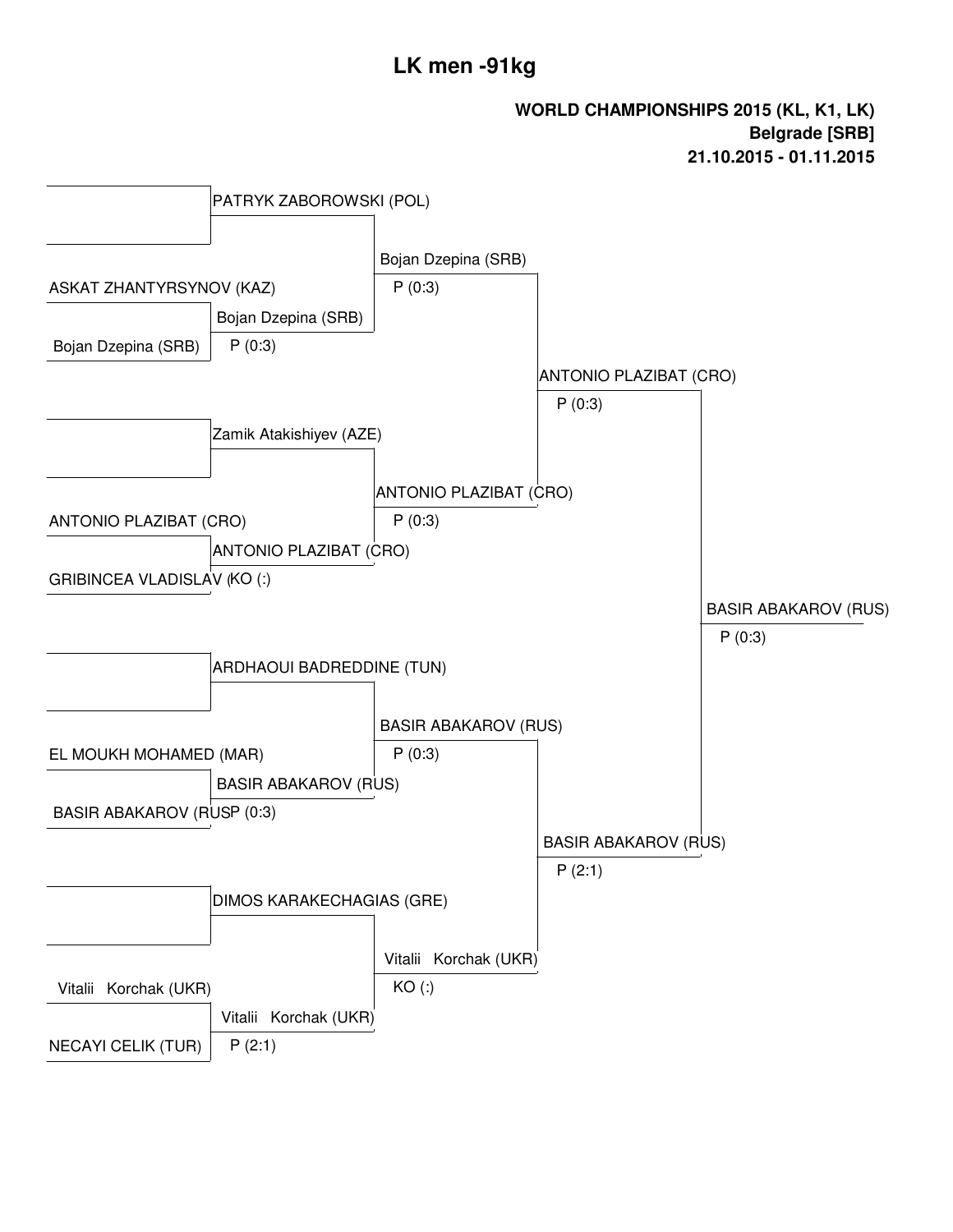# **LK men +91kg**

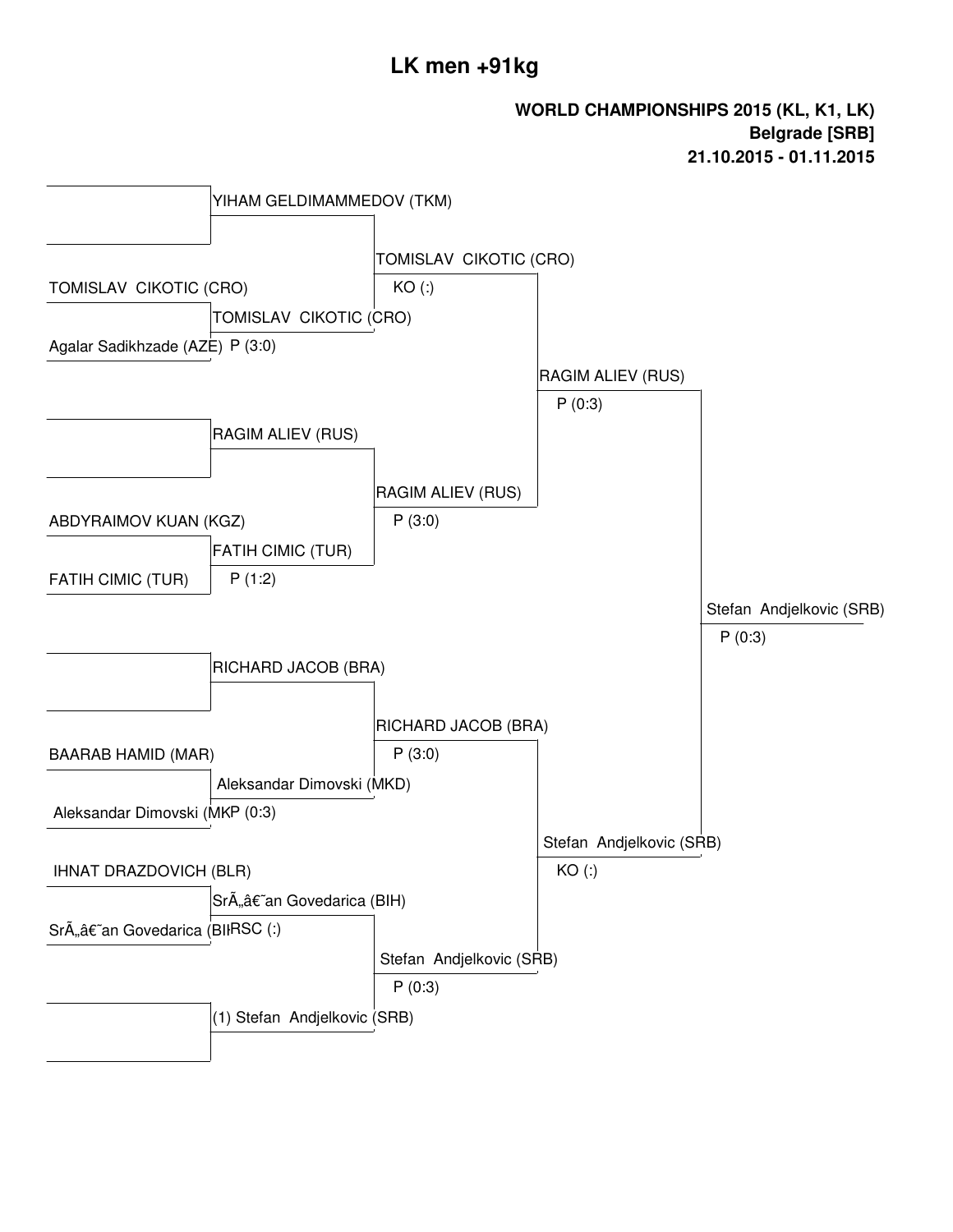# **LK women -48kg**

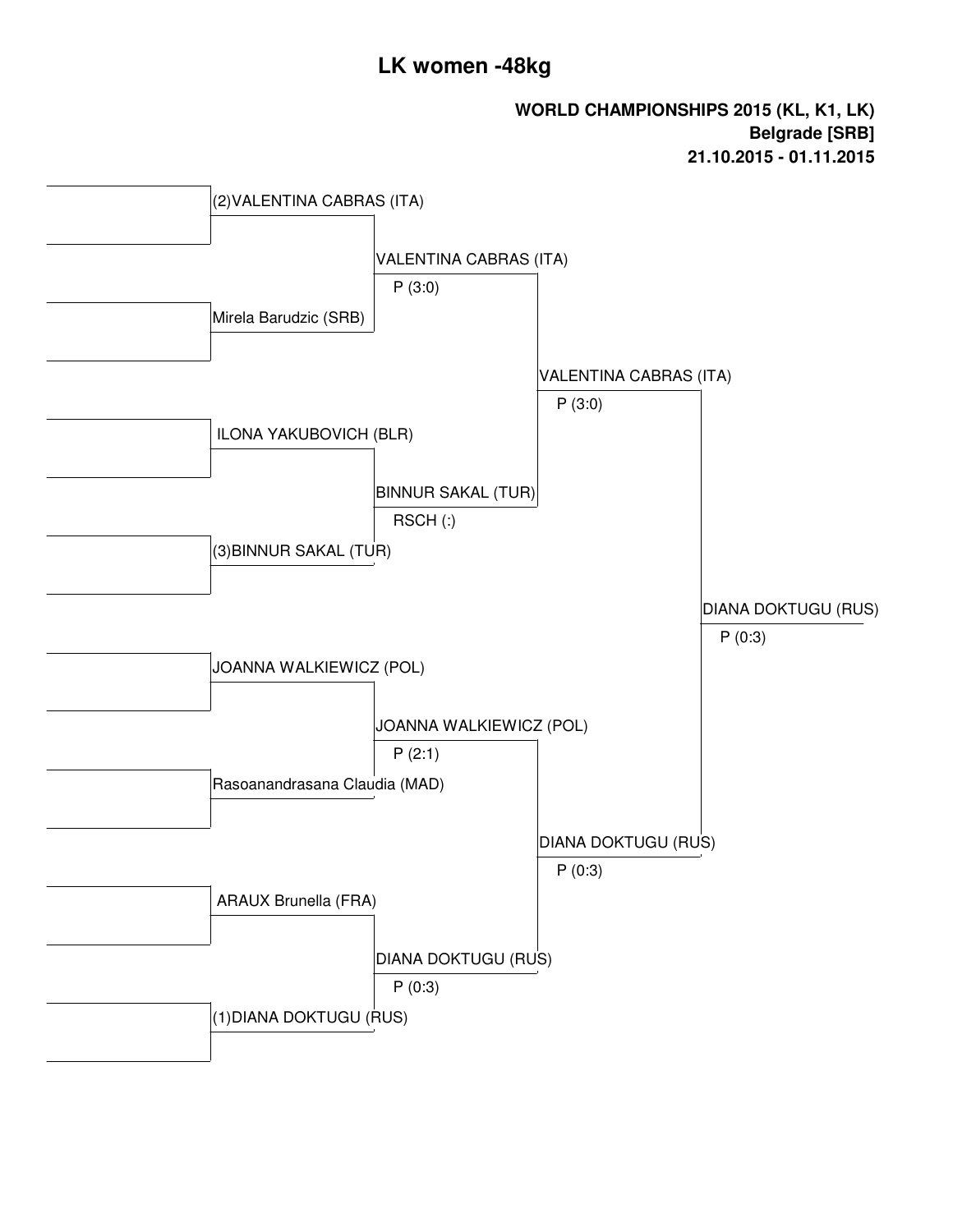# **LK women -52kg**

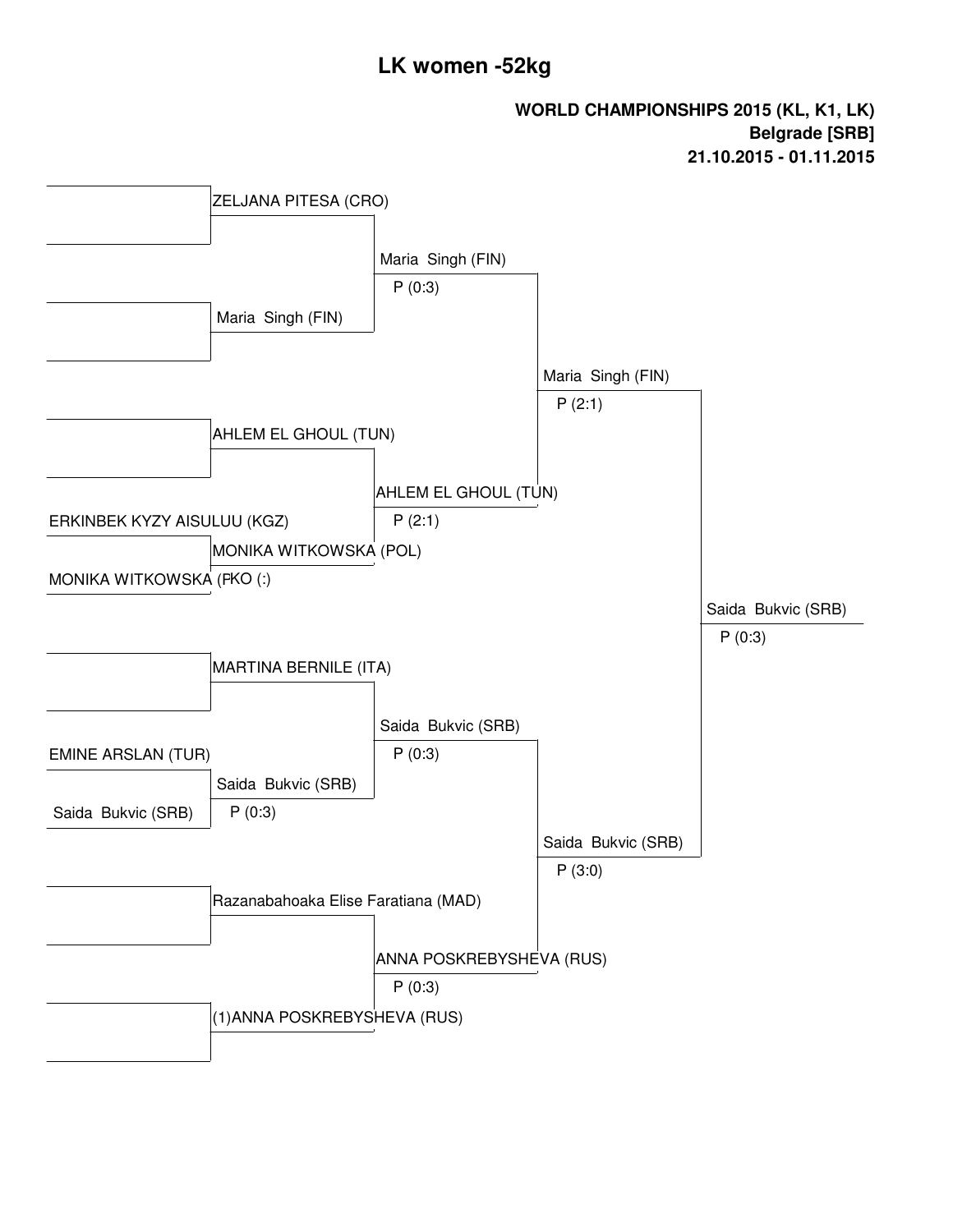# **LK women -56kg**

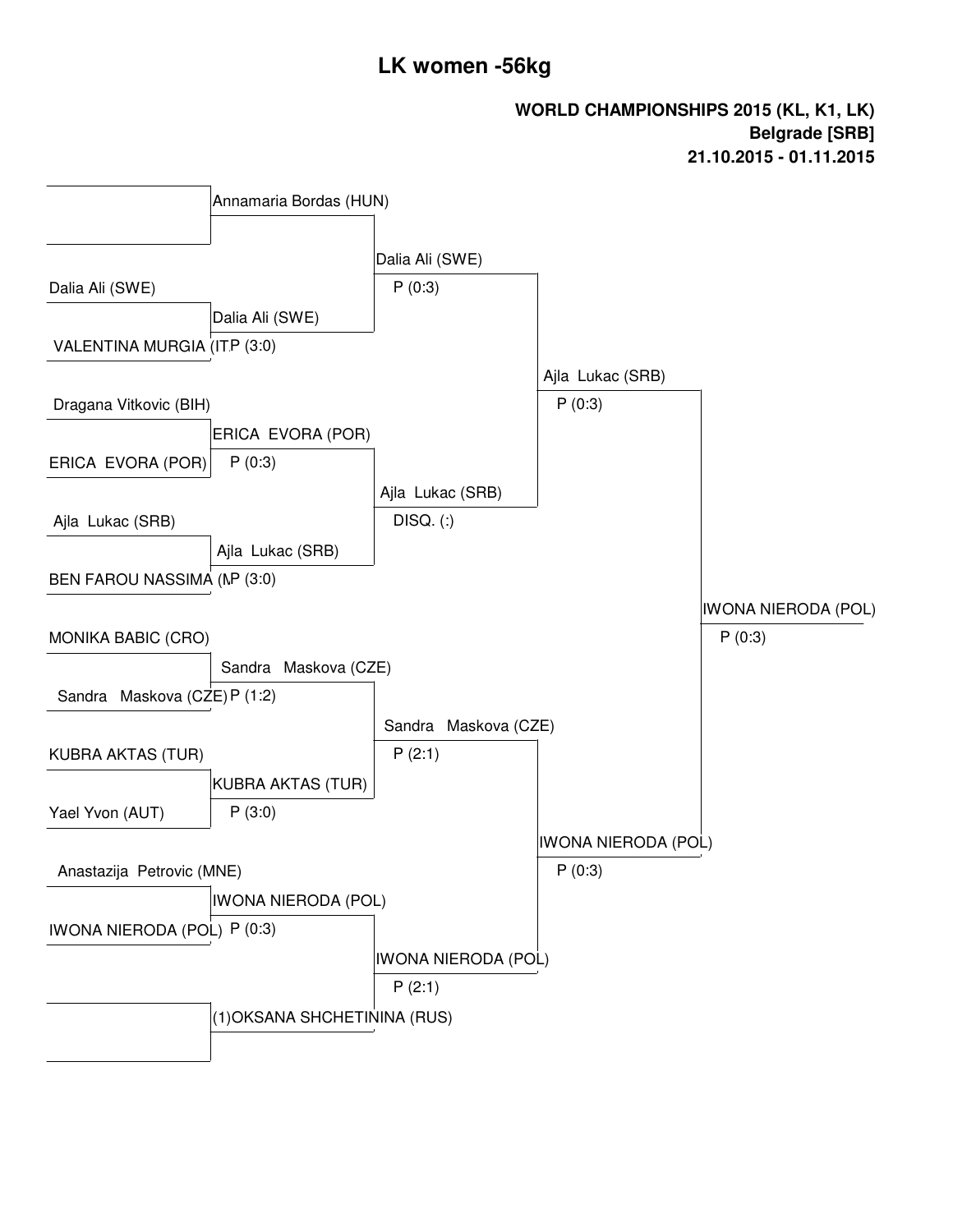# **LK women -60kg**

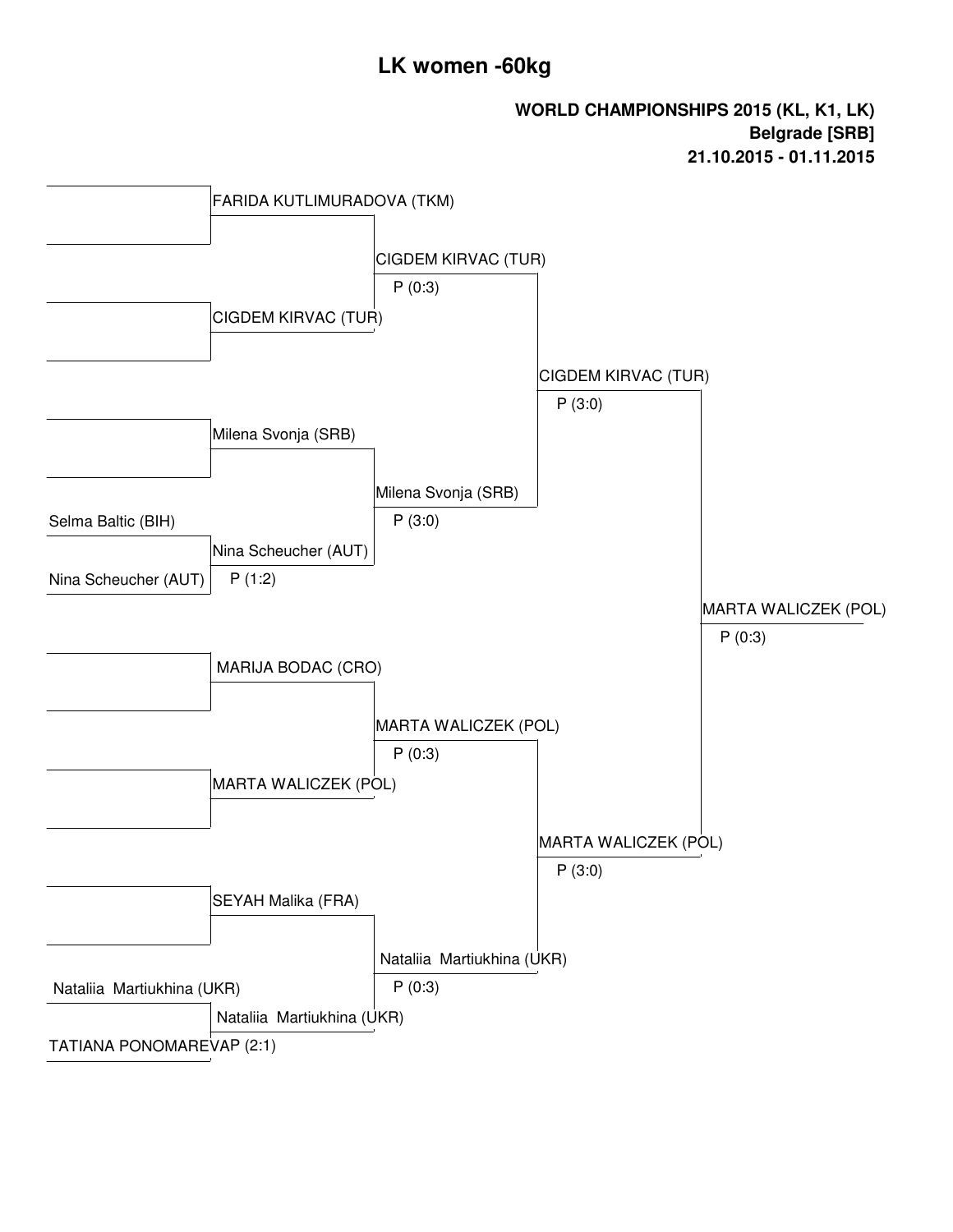# **LK women -65kg**

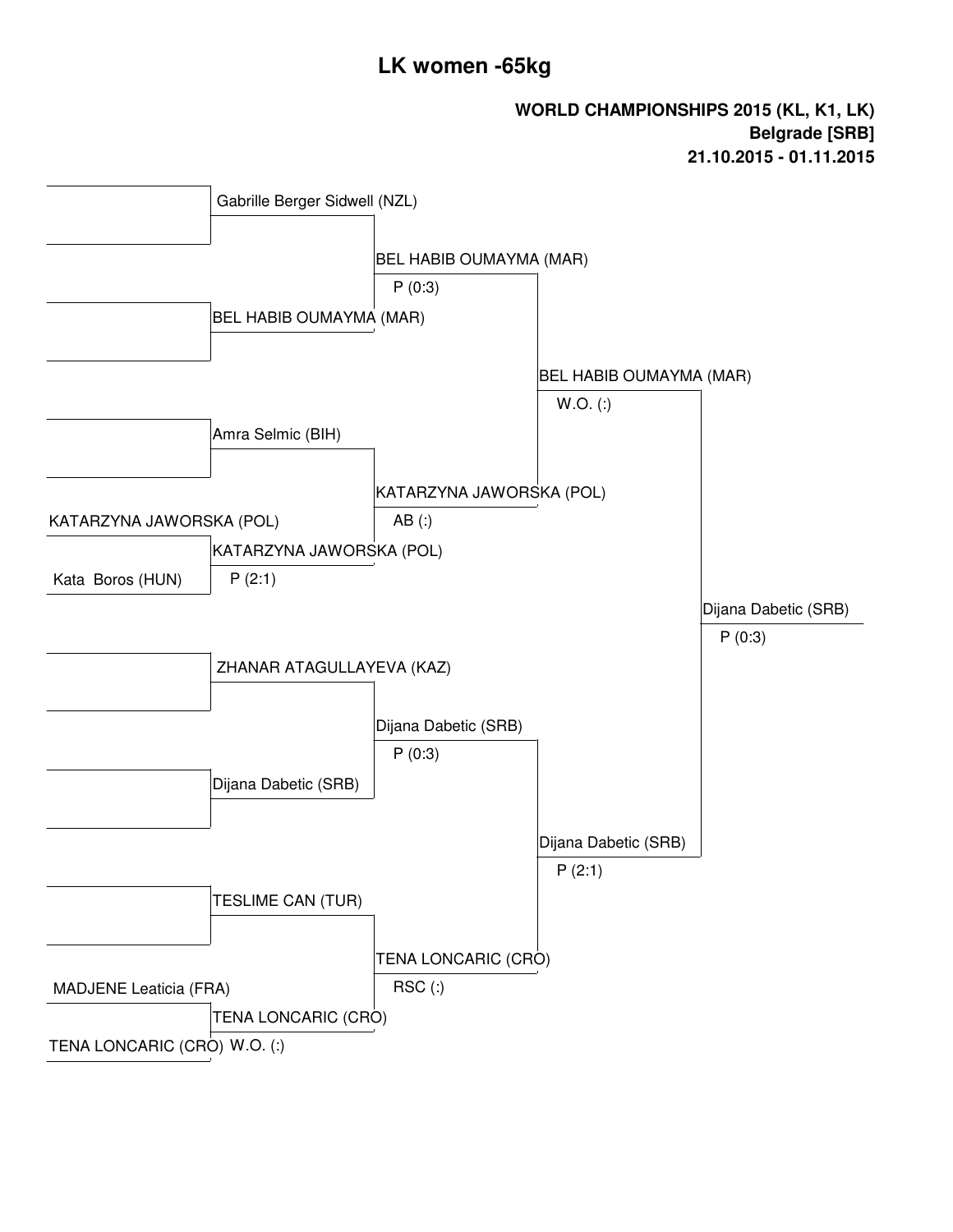# **LK women -70kg**

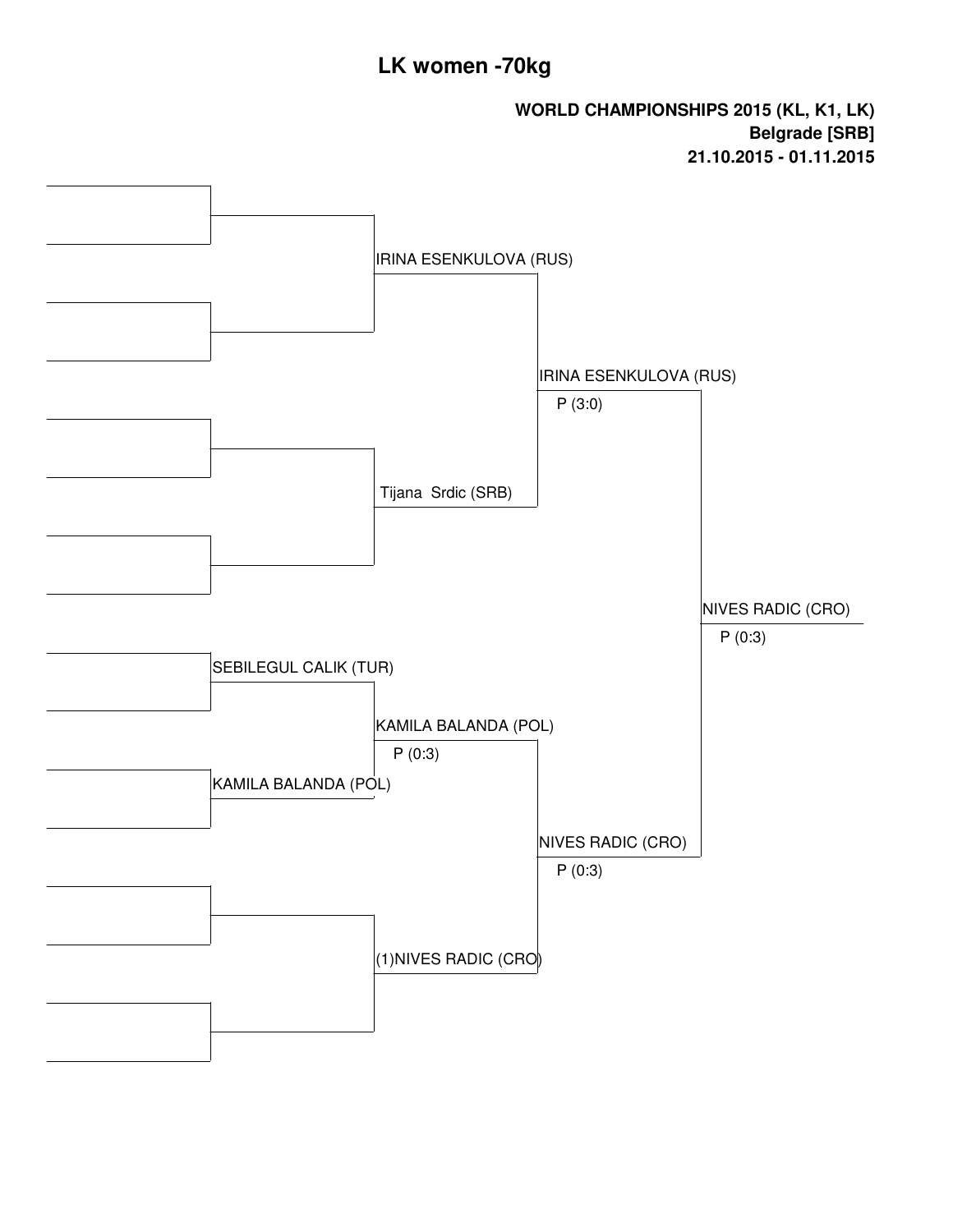# **LK women +70kg**

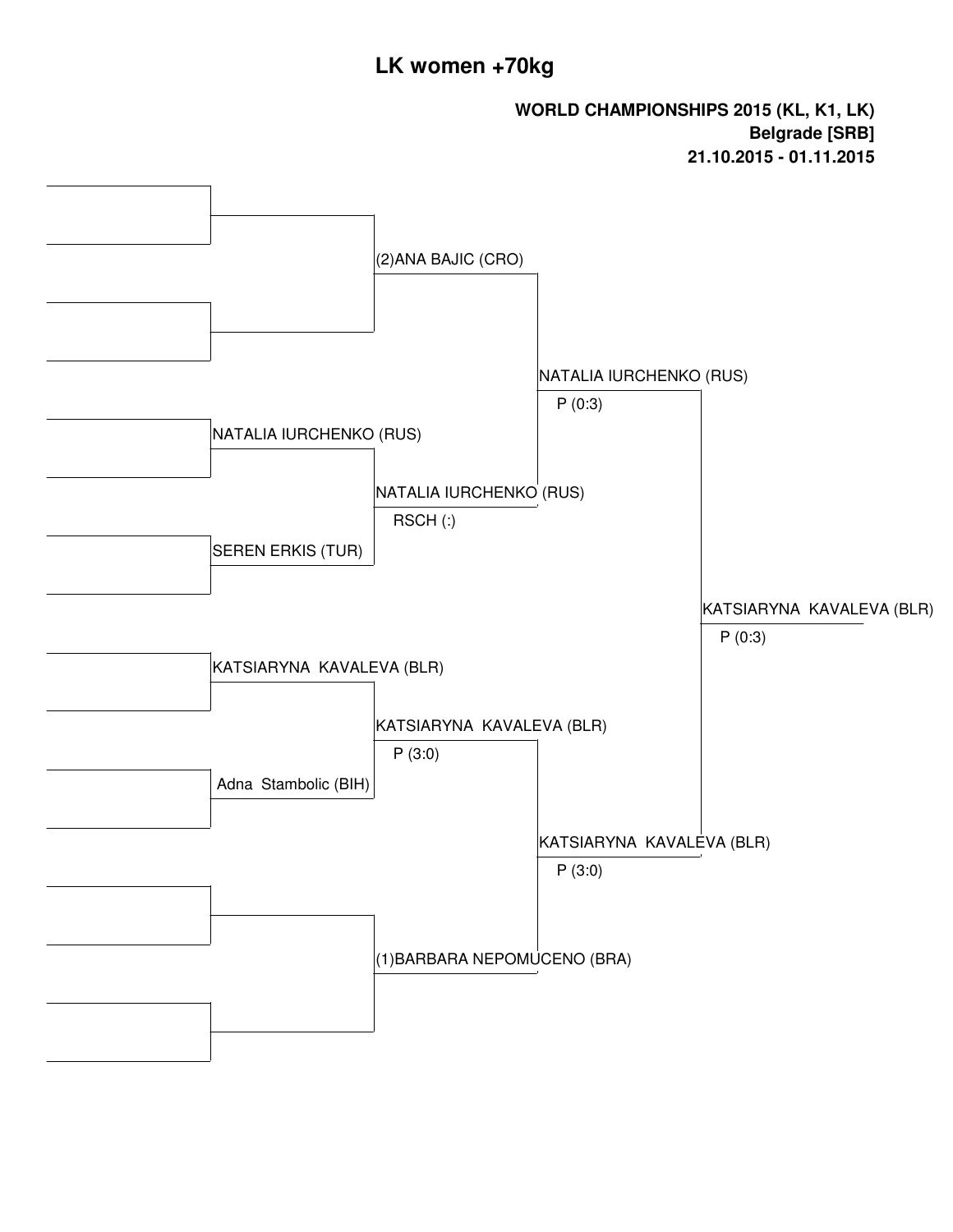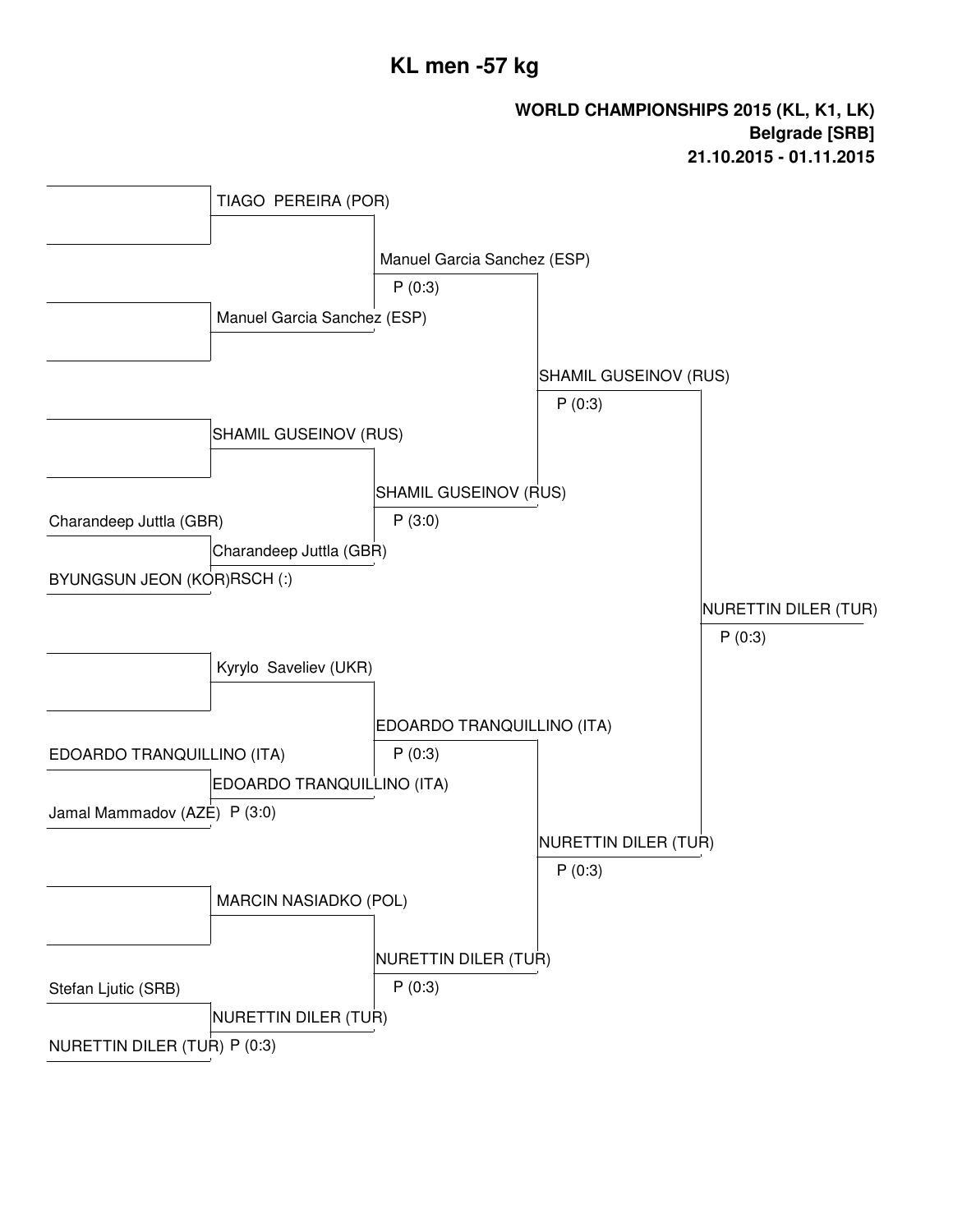# **KL men -63 kg**

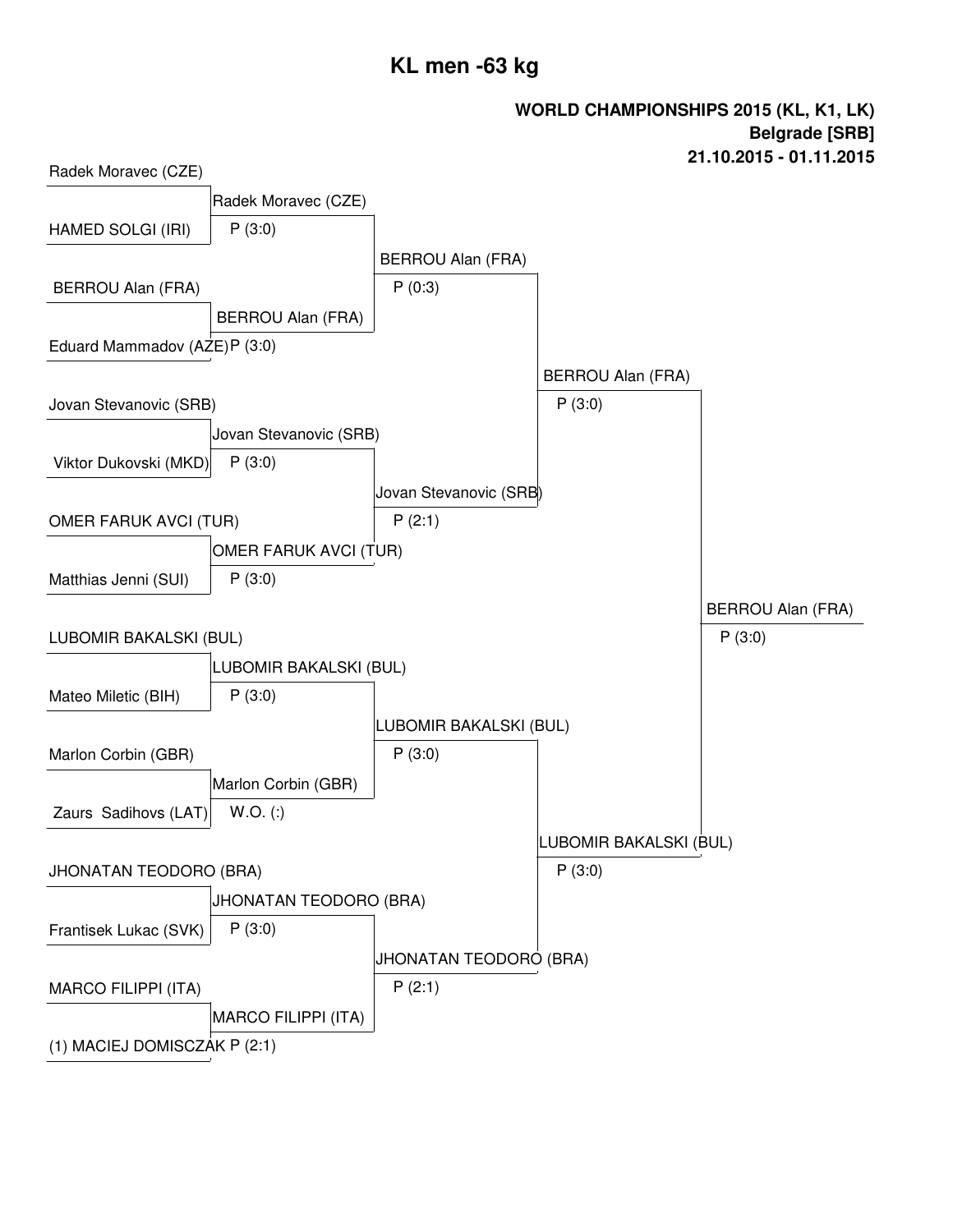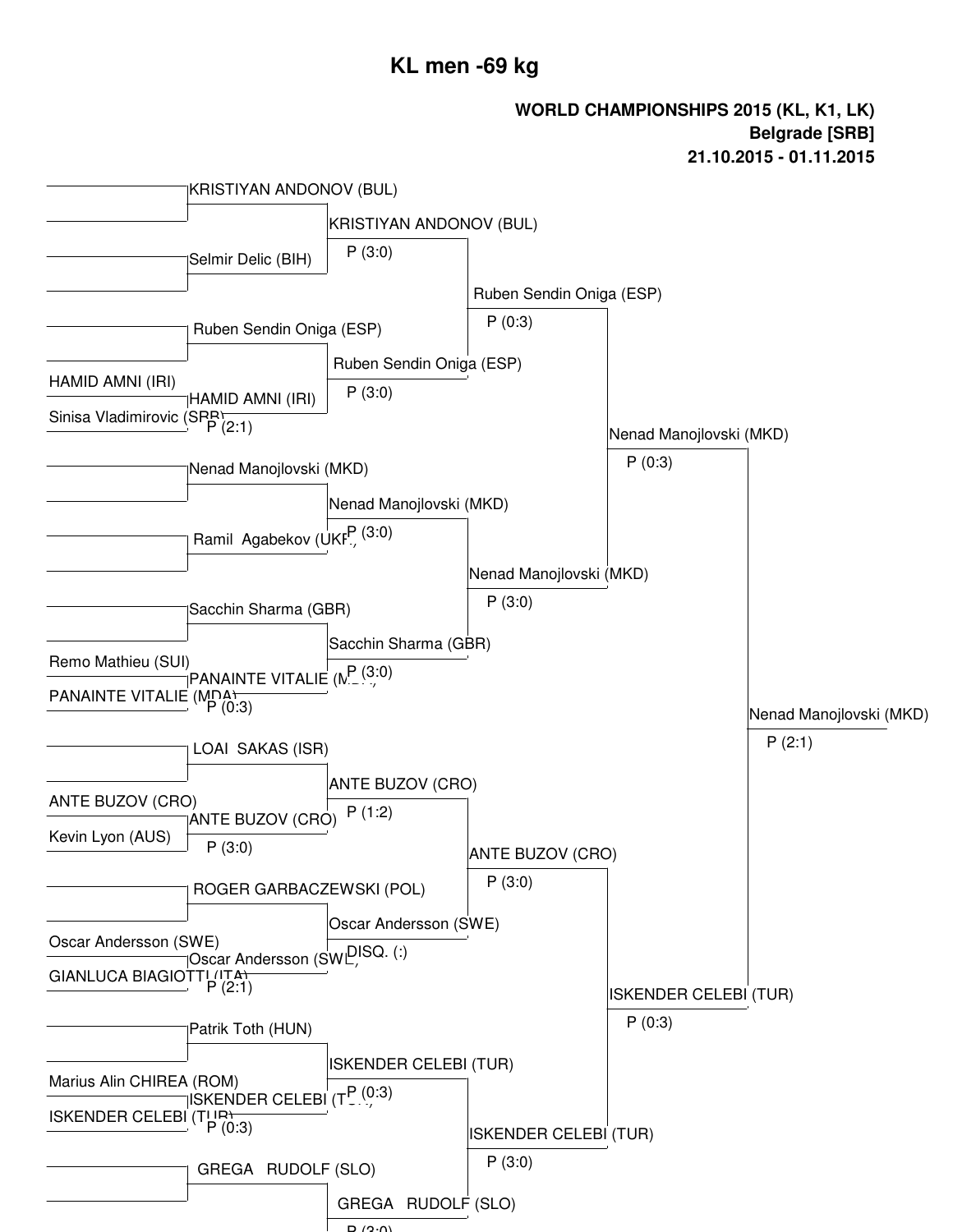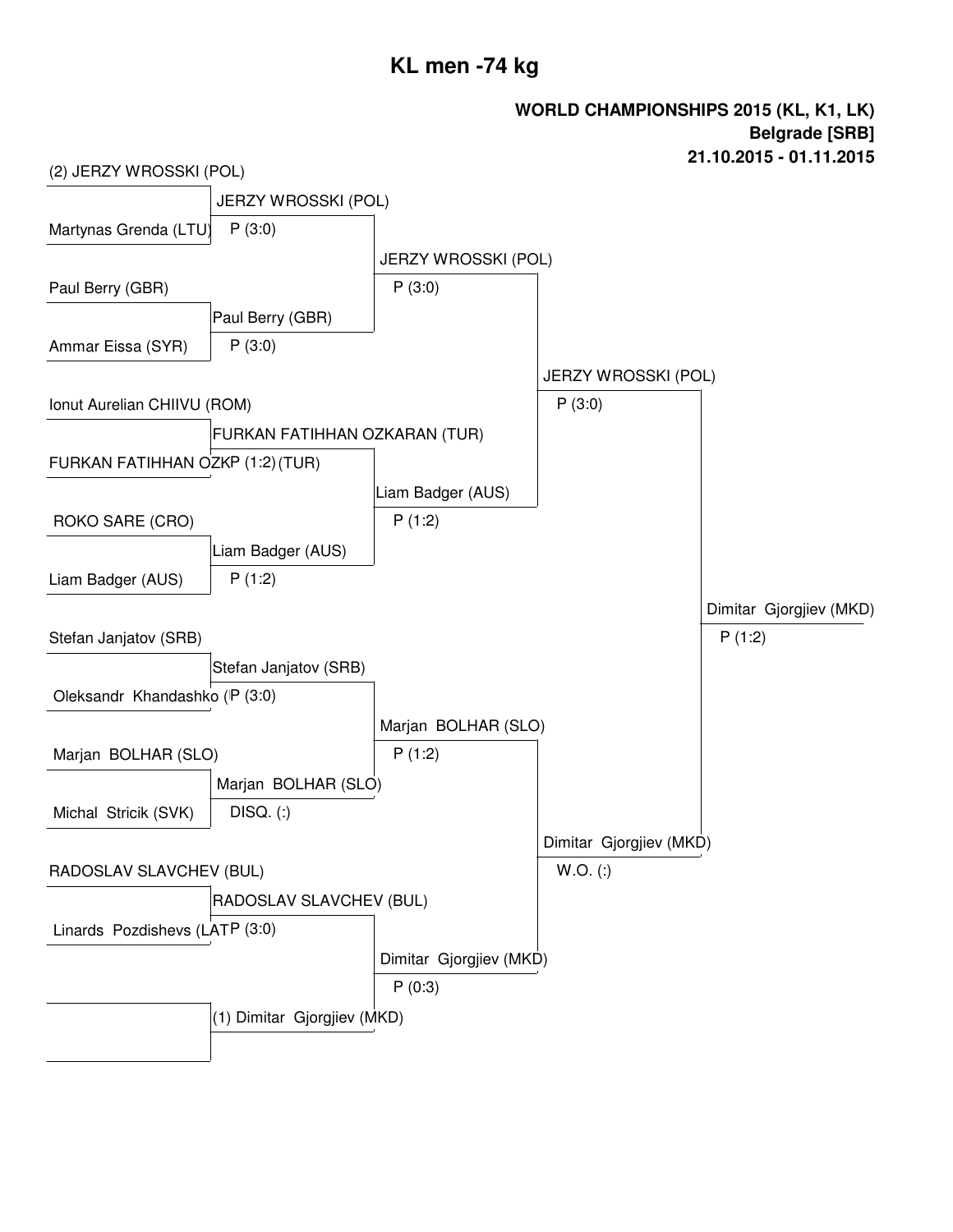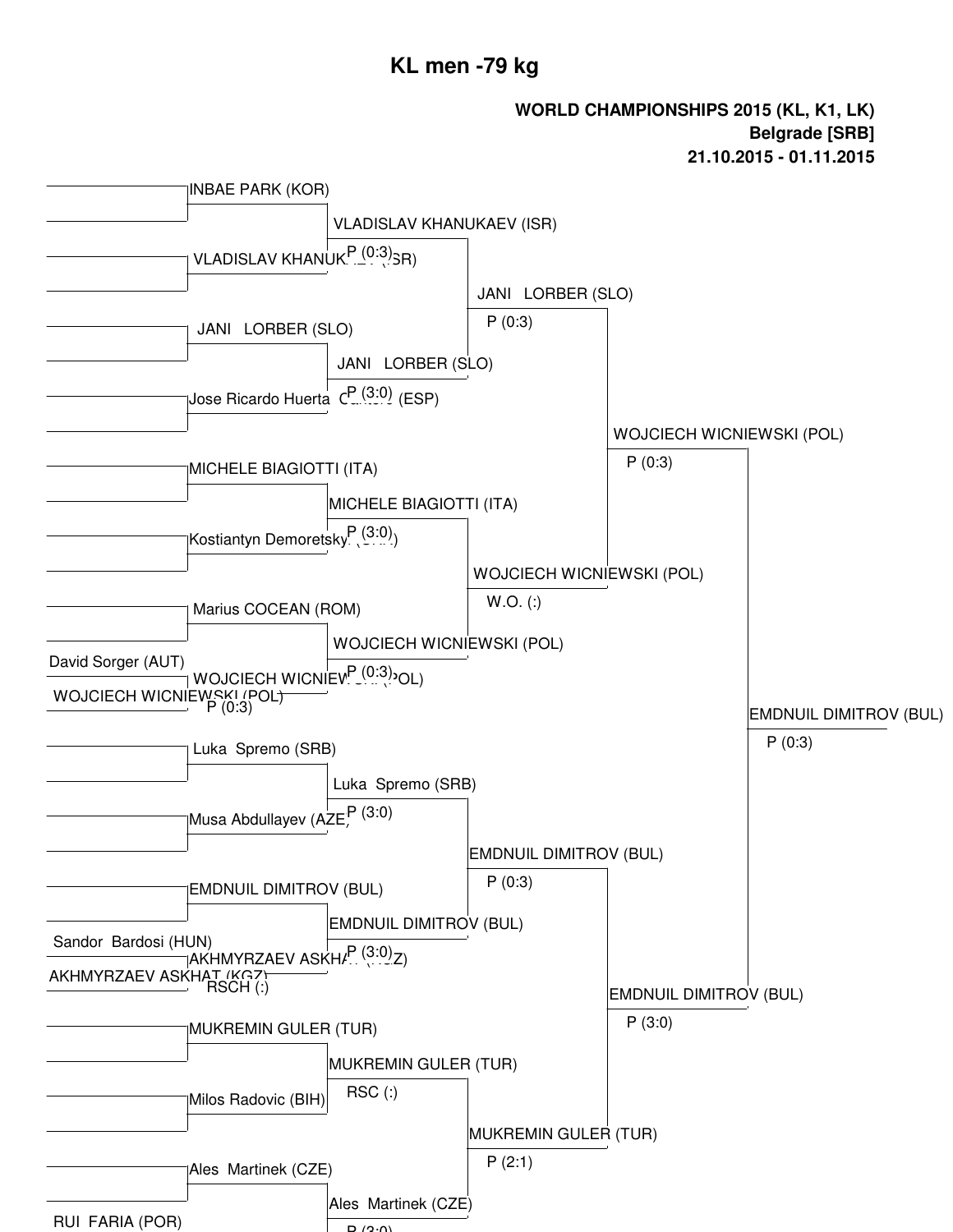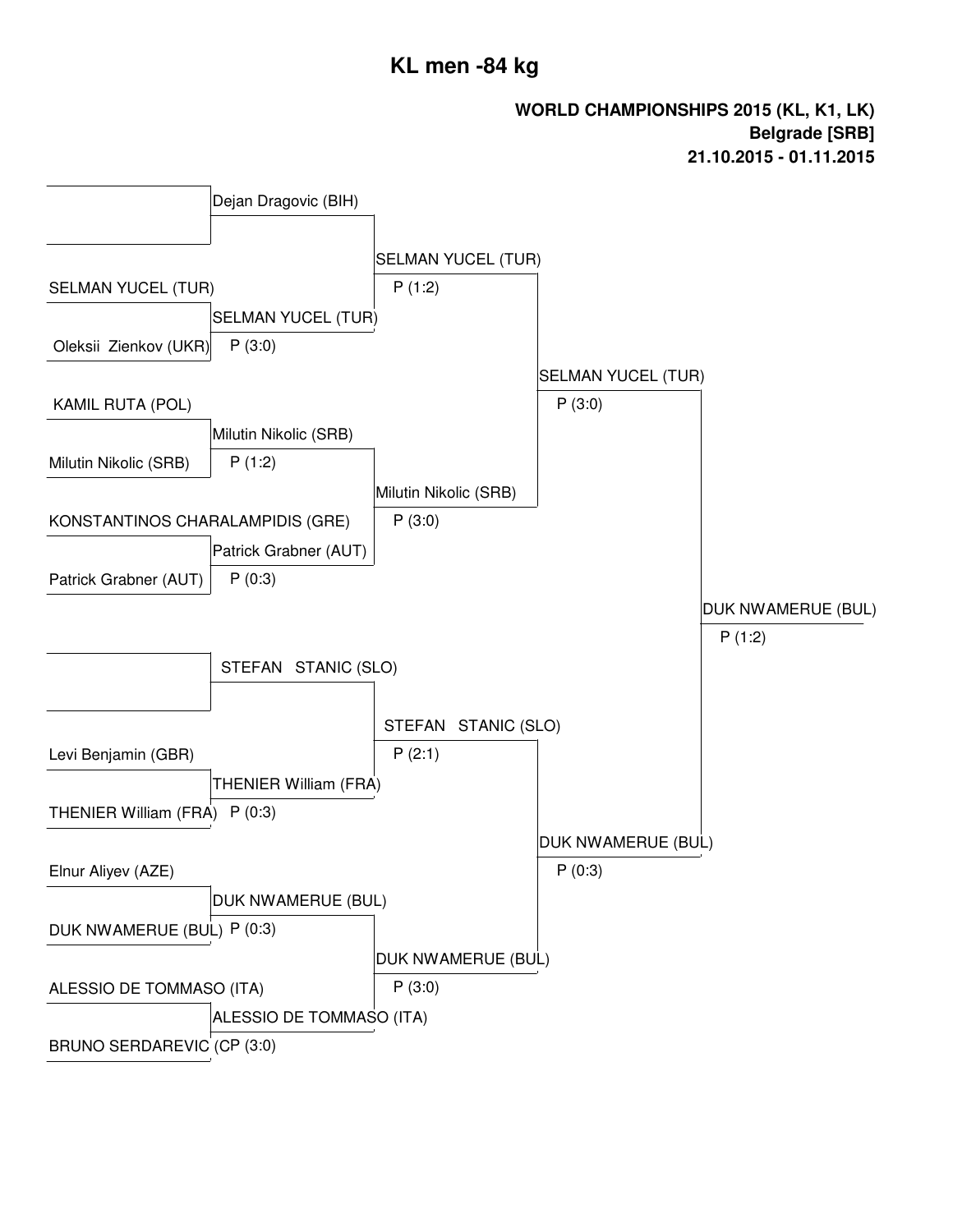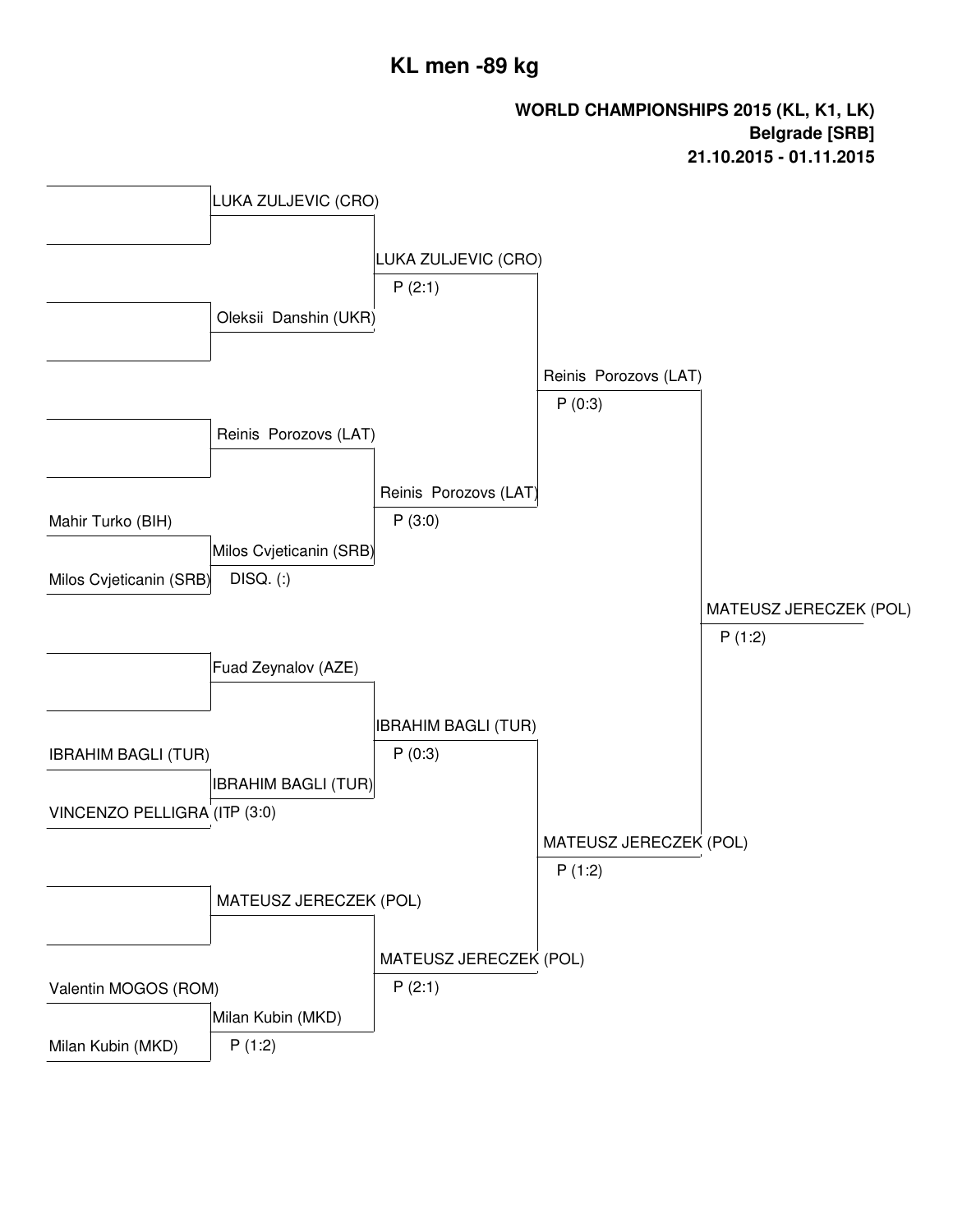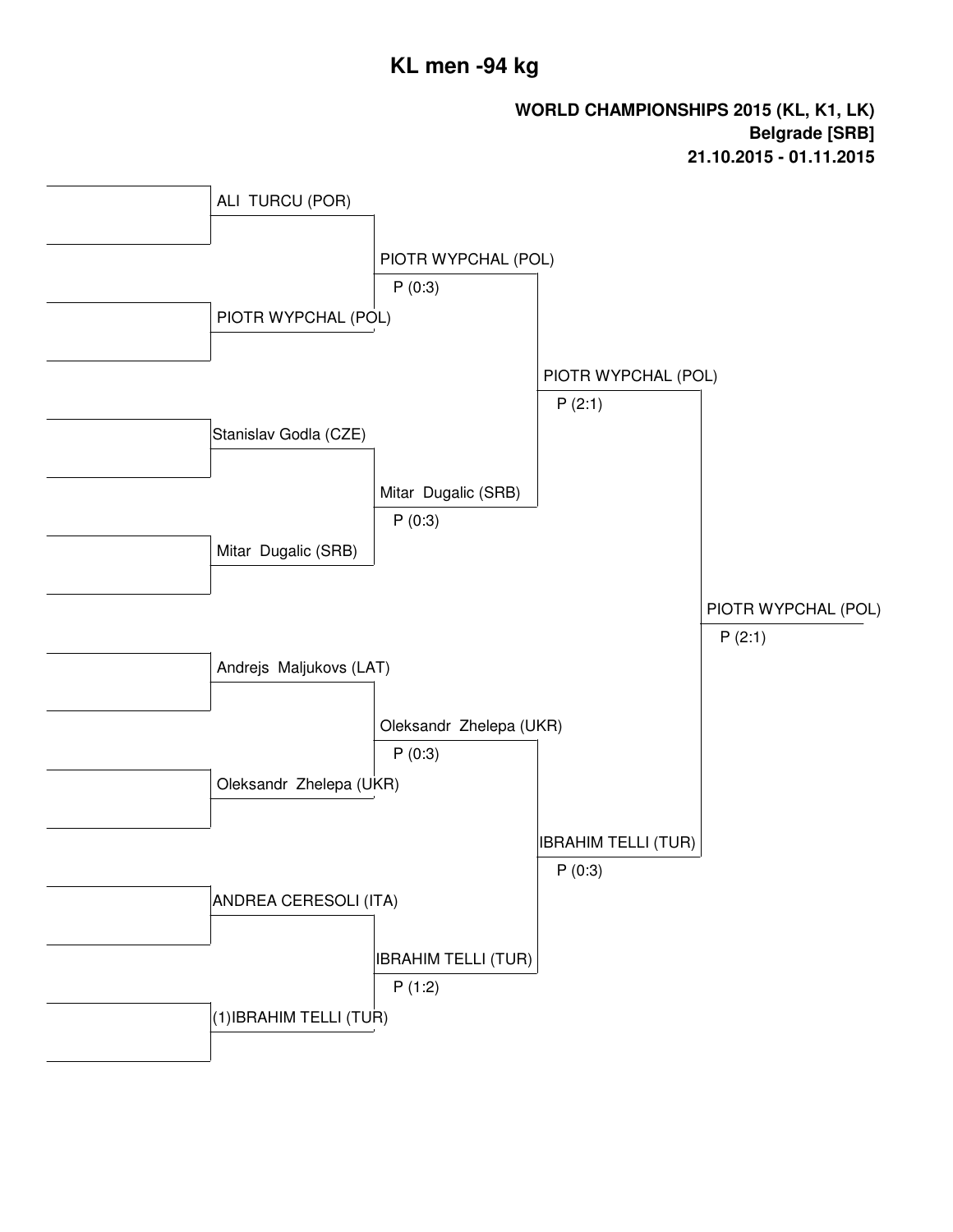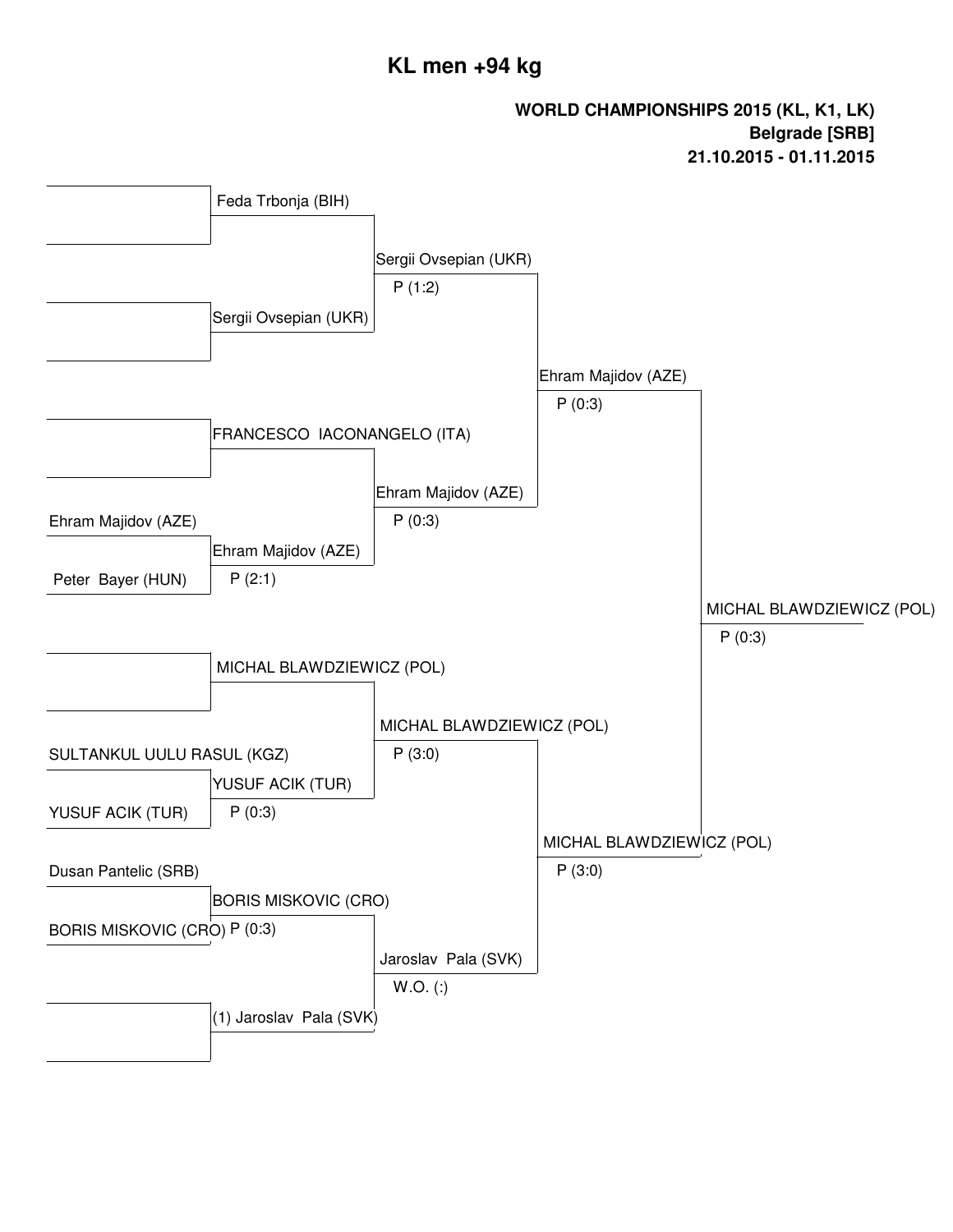### **KL women -50 kg**

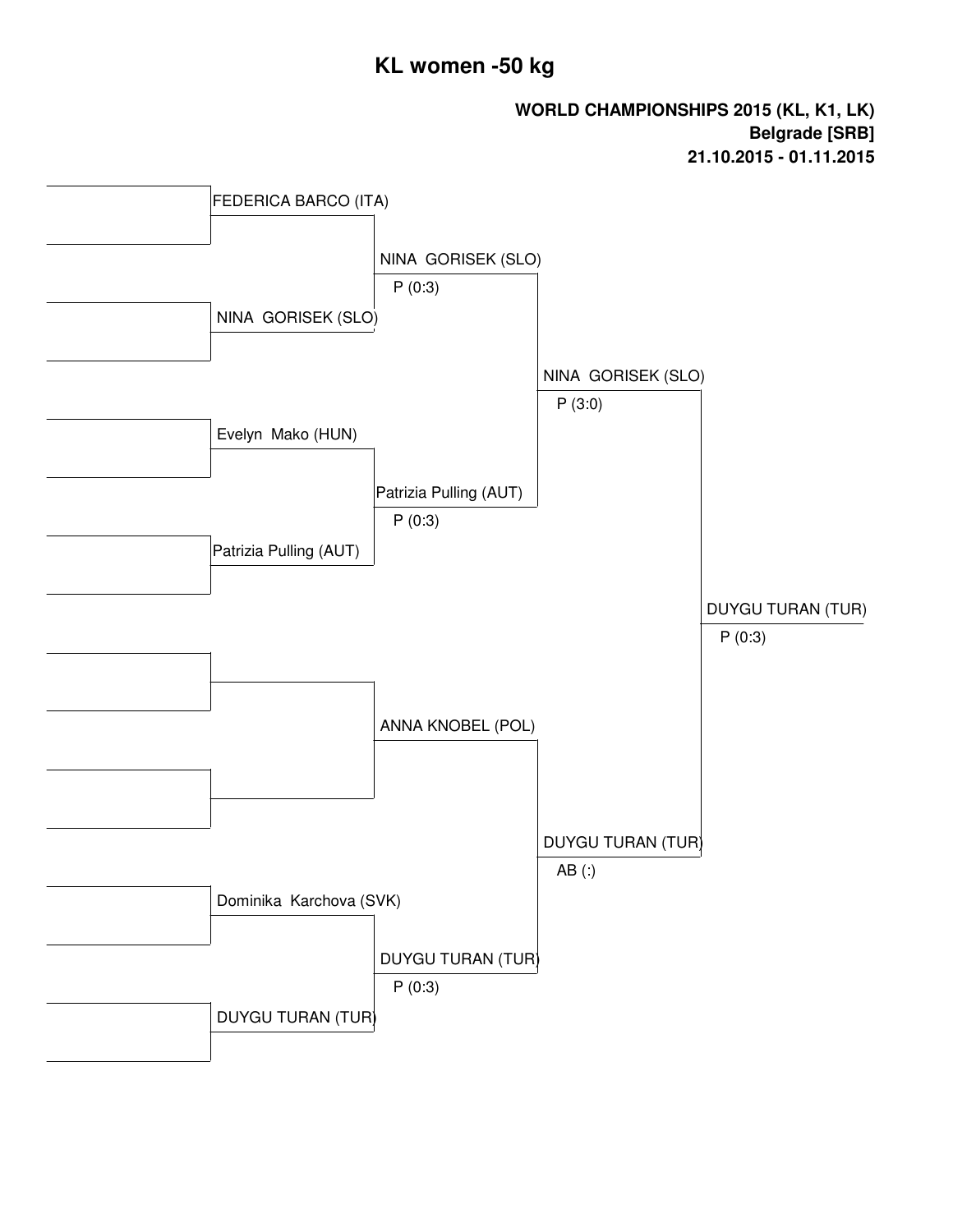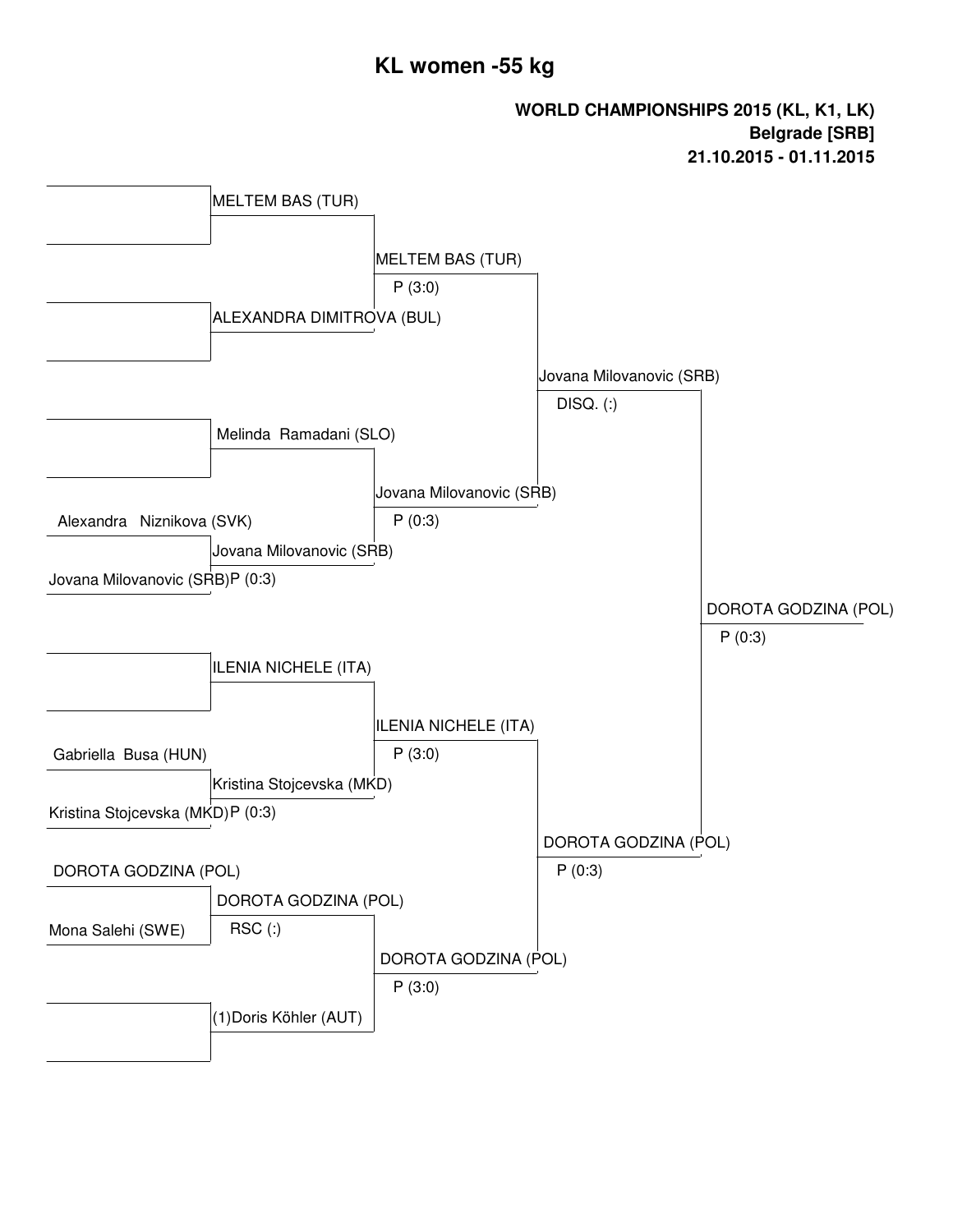### **KL women -60 kg**

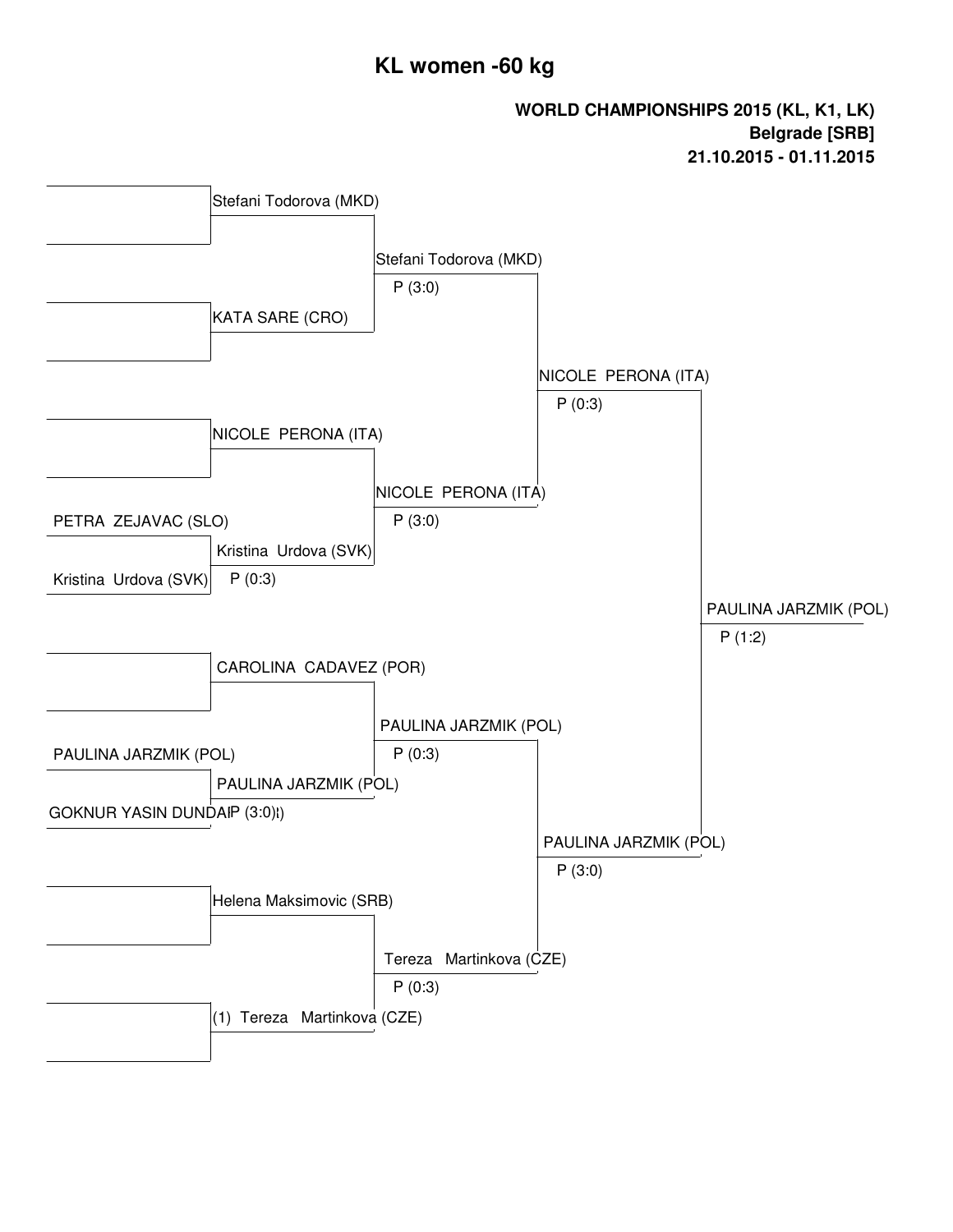### **KL women -65 kg**

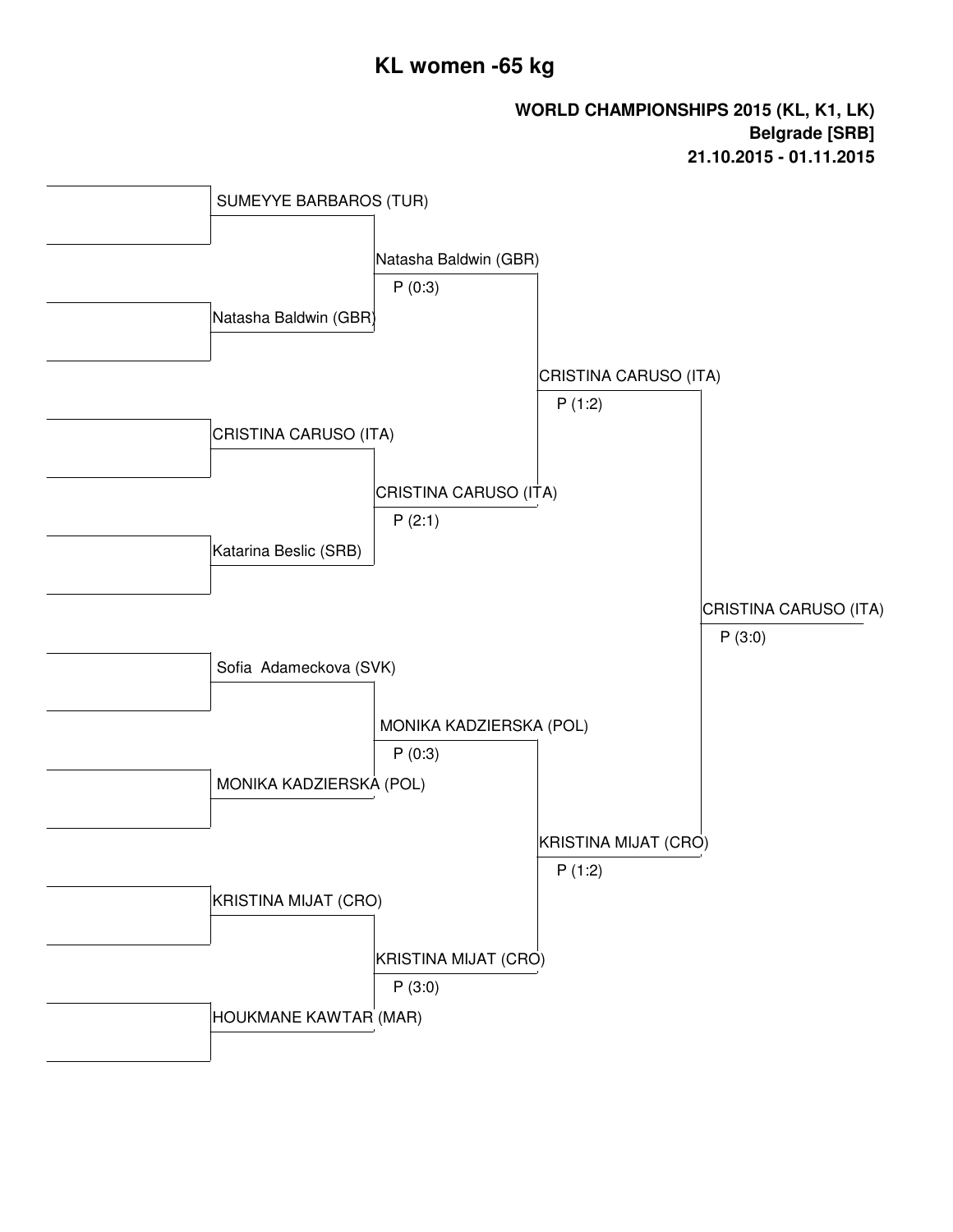### **KL women -70 kg**